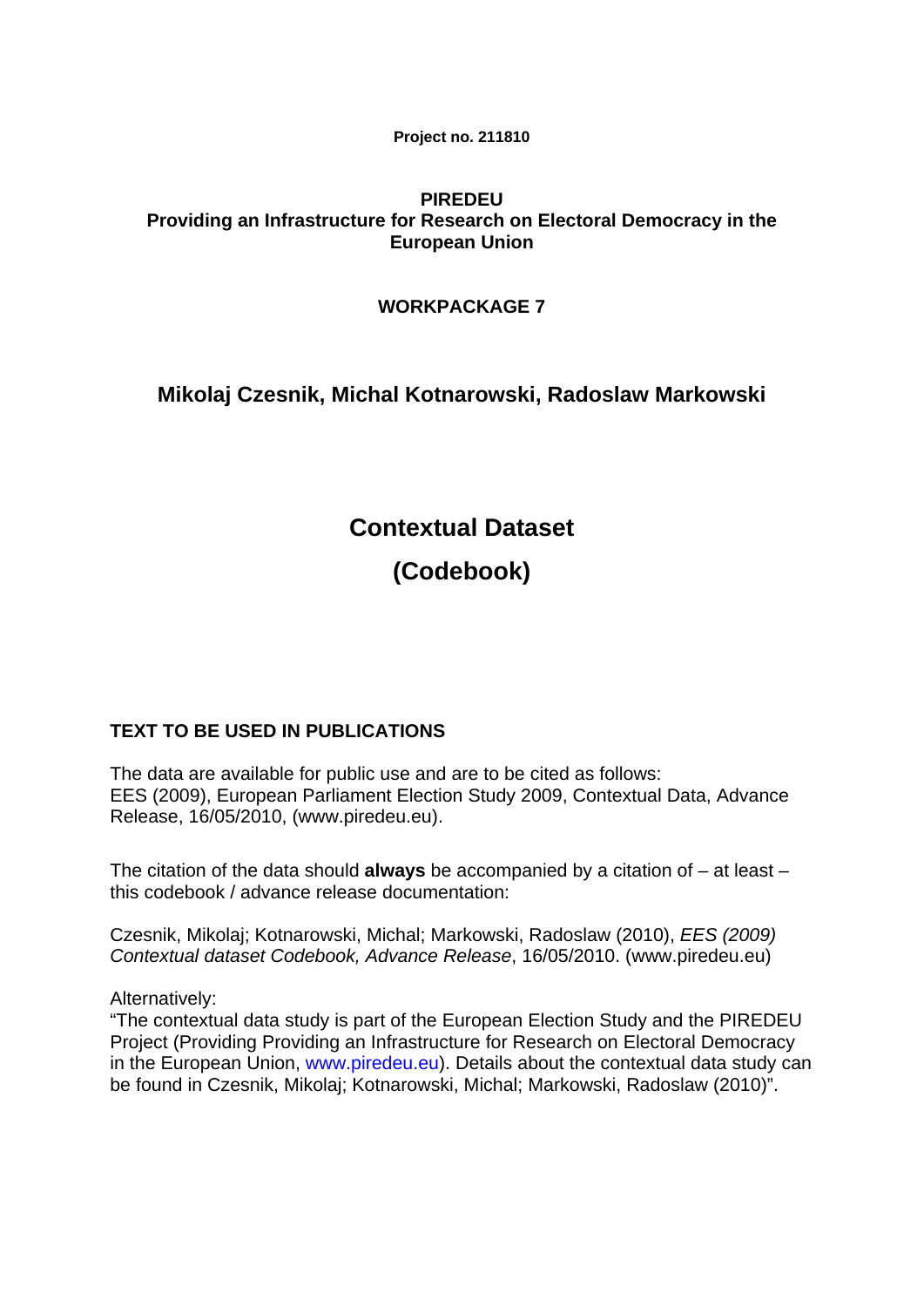PIREDEU contextual data are presented in two separate datasets which corresponds to two levels of aggregation – country level and political party level. In the country level dataset units of observation are countries in the 2009 year. In the party level dataset units of observation are political parties existed on national level. Dataset contains information about political parties which stood for the 2009 European Parliamentary elections and gained support was at least 1% of valid votes – it was general rule used for qualification party to the dataset, however there were a few exceptions from this rule.

Each country from country level dataset could be identified by using four digits *country* code variable. Similarly each party in the party level dataset could identified by the seven digits *party\_code* variable. *Party\_code* variable is unified for the whole PIREDEU project. It means that the same party code is used in any other dataset prepared within in the PIREDEU study. Moreover three digits *country\_code* is equal to first three digits of *party\_code*. Such solution enables to merge Contextual Data from country level with Contextual Data from party level as well as Contextual Data from any level with any other data from PIREDEU project in easy and convenient way.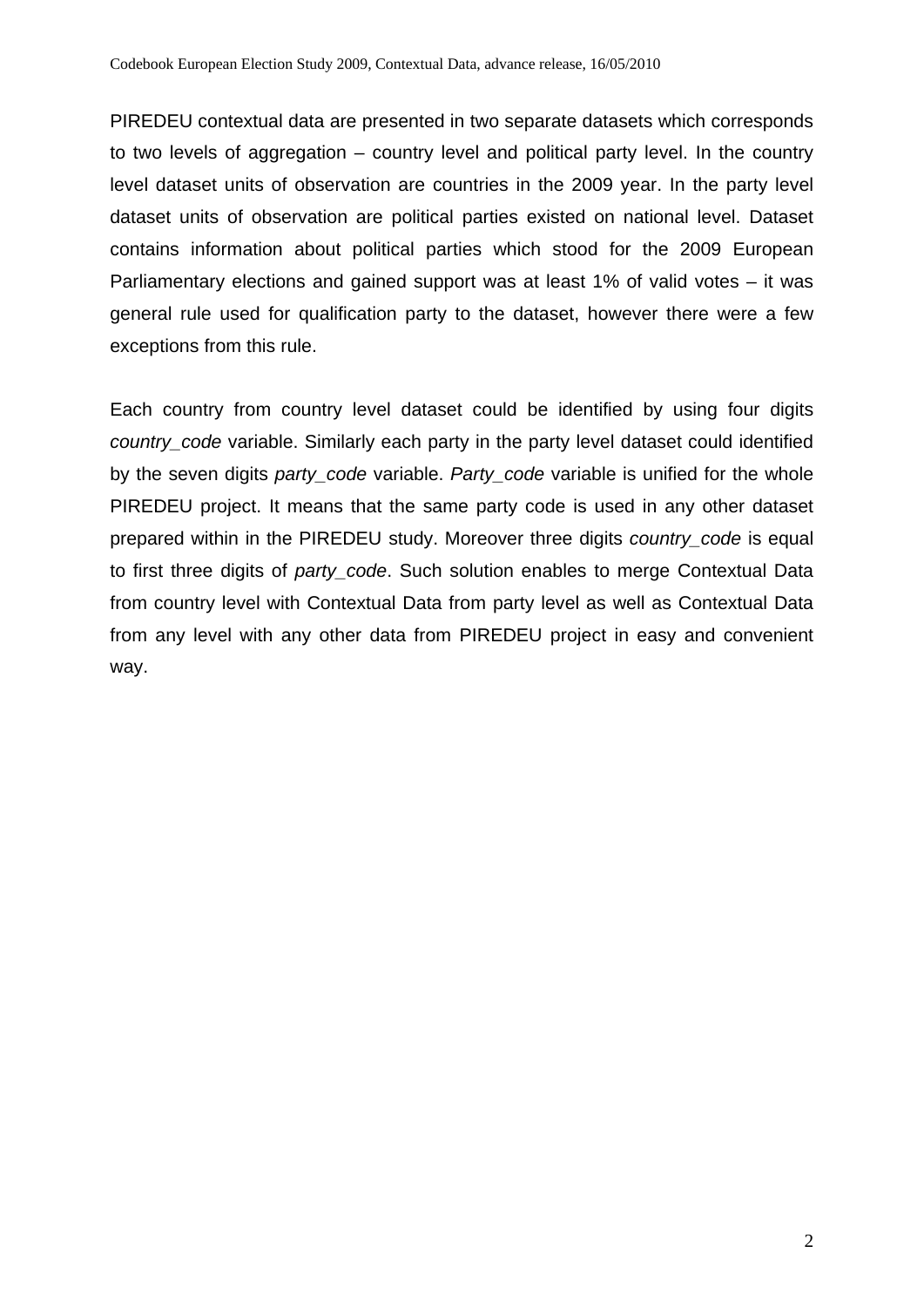# **DESCRIPTION OF THE VARIABLES.**

#### **country**

Indicator of the country, string variable. Level: country and party

**year** 

Indicator of the year Level: country and party

#### **party\_code**

Party code unified for the Piredeu project – 7 digits. Level: party.

#### **country\_code**

Country code – first four digits of the party code. Level: country.

#### **par\_cod\_stat**

Party code status Coded : 1 – PARTY CODE matched to party from the Contextual Dataset 2 – party from the Contextual Dataset without matched PARTY CODE 3 – PARTY CODE without matched party from the Contextual Dataset Level: party.

**name\_or**  Party original name – string variable.

#### **name\_en**

Party English name – string variable.

#### **comm1**

Comments related to party codes – explanations of value 2 and 3 of the par\_cod\_stat variable.

# **V1.1**

# **Number of eligible (registered) voters in the European Parliament Elections 2009.**

Level: country. Source: Sources for the election results - see Appendix 1.

# **V1.2**

#### **Number of votes cast/number of voters in the European Parliament Elections 2009.**

Level: country.

Source: Sources for the election results - see Appendix 1.

#### **V1.3**

# **Number of blank or invalid votes in the European Parliament Elections 2009.**

Level: country.

Source: Sources for the election results - see Appendix 1.

Country specific information: Slovakia - number of not returned envelopes and blank or invalid votes.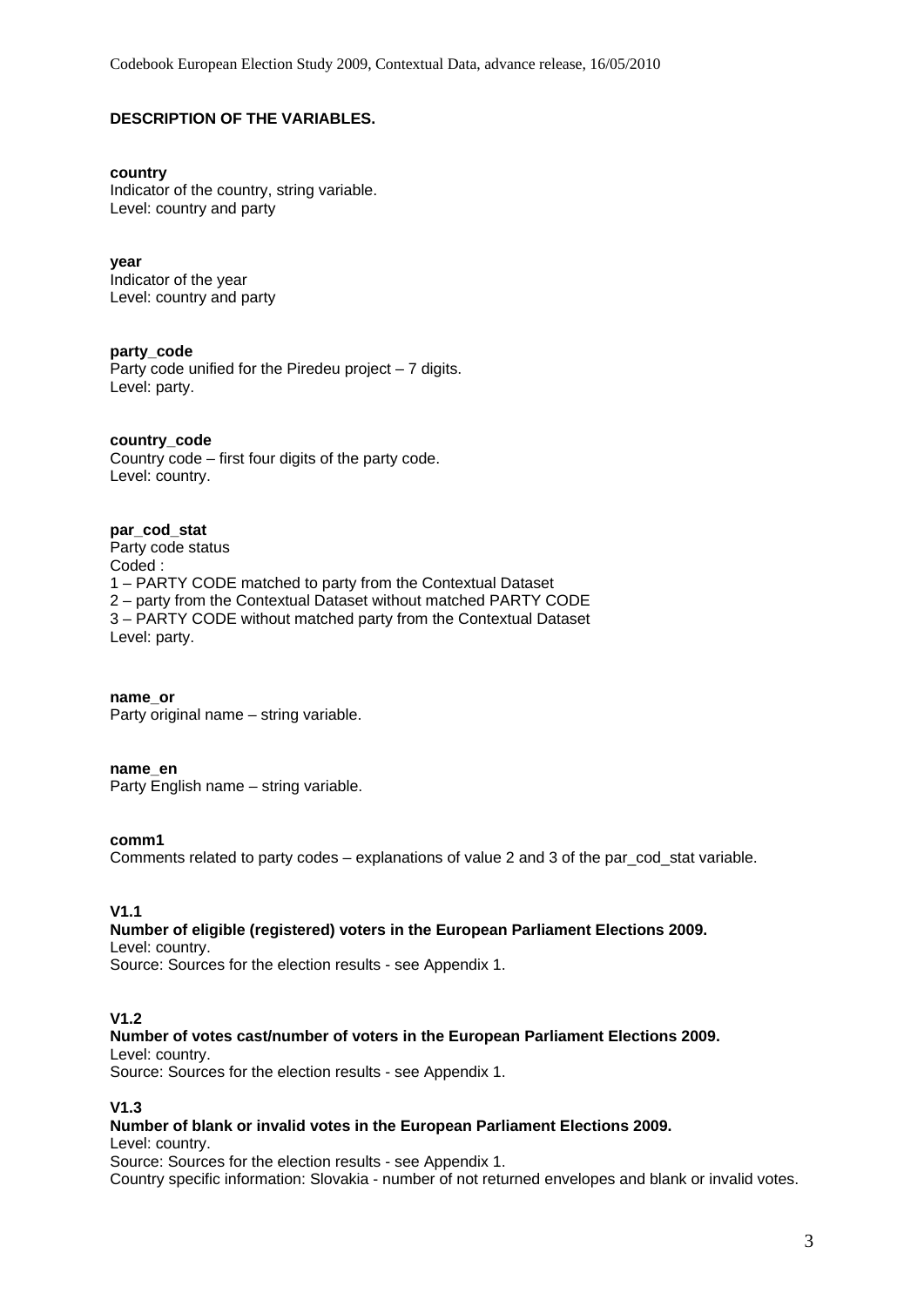# **V1.4**

# **Number of valid votes in the European Parliament Elections 2009.**

Level: country.

Source: Sources for the election results - see Appendix 1.

# **V1.5**

# **Turnout in the European Parliament Elections 2009.**

Level: country.

Source: Sources for the election results - see Appendix 1.

#### **Var 1.6 Multiple elections.**

Other elections held on the same day as 2009 European Parliamentary elections. Coded: 1 – multiple elections 0 – no multiple elections, only EP elections Level: country Source: Sources for the election results - see Appendix 1.

# **Var 1.7 What kind of elections?**

Type of other elections held on the same day as 2009 EP elections. Source: Sources for the election results - see Appendix 1.

# **V1.8**

# **Number of votes cast for each party in the European Parliament Elections 2009.**

Number of valid votes for each party in 2009 EP elections. Level: party Source: Sources for the election results - see Appendix 1.

Country specific information: Ireland, Malta - STV system used, numbers of votes are based on voters 1st preference.

# **V1.9**

# **Percentage of votes cast for each party.**

Share of valid votes in % calculated from number of votes. Level: party

Source: Sources for the election results - see Appendix 1.

Country specific information: Ireland, Malta - STV system used, percentage of votes are based on voters 1st preference, Portugal – in the official results invalid votes are included in the denominator for calculating percentage of votes, the same rule was used in our data.

# **V1.10**

# **Number of MEPs**

Number of Members of European Parliament elected in the 2009 EP elections from each party. Level: party

Source: Sources for the election results - see Appendix 1.

# **V1.11**

# **Political group**

Political group in the European Parliament which MEPs from a given party belong to. Coded:

- $1 EPP$ ;
- $2 S&D$
- $3 ALDE$ ;
- 4 GREENS/EFA;
- $5 ECR$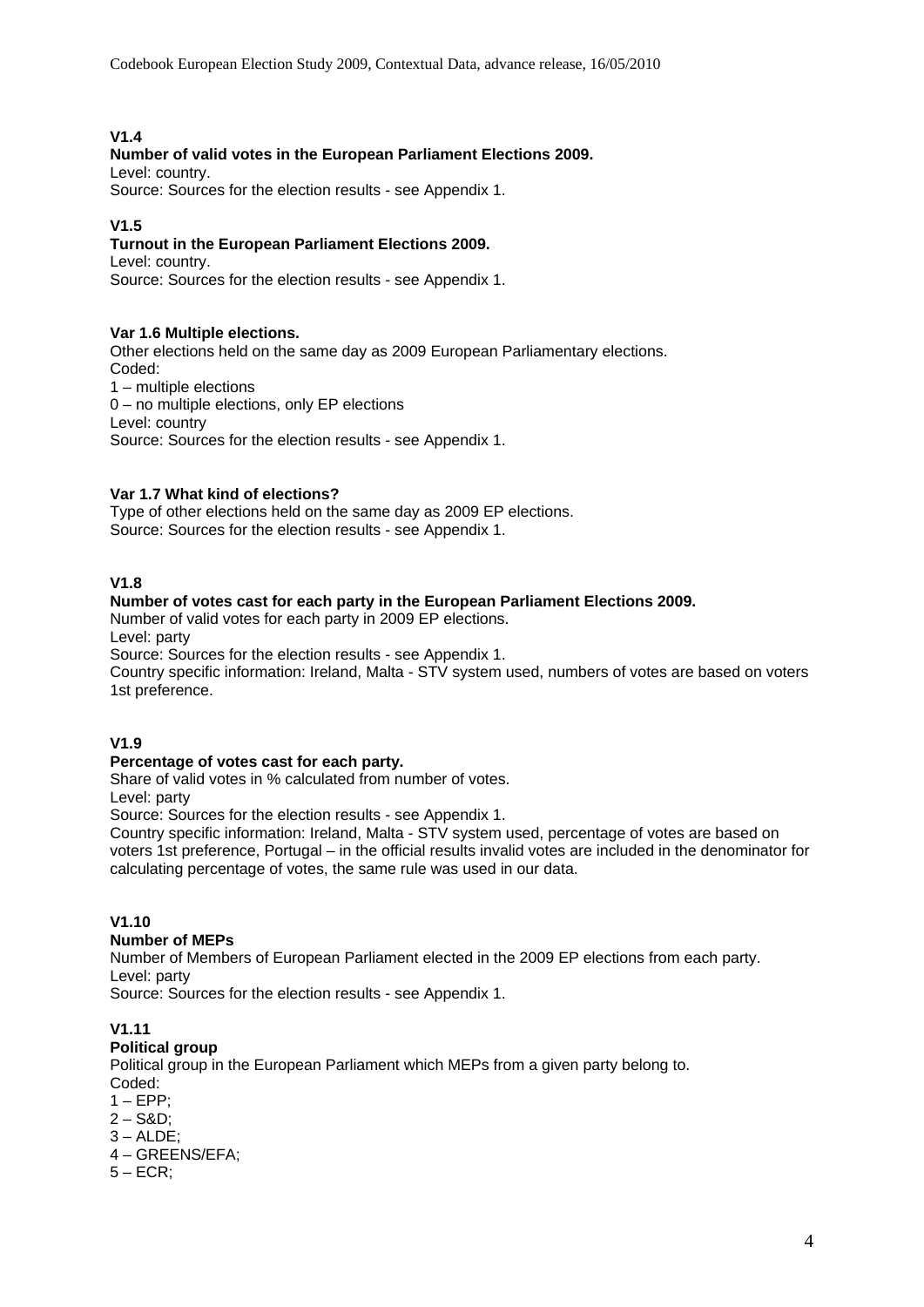6 – GUE/NGL;  $7 - EFD$ ; 8 – Independent. Level: party Source: Sources for the election results - see Appendix 1.

**V1.12** 

#### **Incumbent party**

Coded:  $1 - yes;$  $0 - no$ . Level: party Source: European Journal of Political Research (Political Data Yearbook, various issues).

# **V1.13**

#### **Number of cabinet posts.**

Number of cabinets post filled by people related to a given party. Level: party

Source: European Journal of Political Research (Political Data Yearbook, various issues). Country specific information: Italy - there is also one minister in cabinet from the Christian Democracy for the Autonomies, Romania - there is also one additional independent minister in the government.

#### **V1.14**

#### **Percentage of cabinet posts.**

Percentage of cabinets post filled by people related to a given party. Level: party

Source: European Journal of Political Research (Political Data Yearbook, various issues).

# **V2.1**

**Measure of proportionality of electoral EP system in a given country - Gallagher Index**  Calculated according to formula:

$$
Gallagher\_Index = \sqrt{0.5 * \sum_{i=1}^{n} (V_i - S_i)^2}
$$

Level: country.

Source: Sources for the election results - see Appendix 1; own calculations according to Gallagher (1991).

**V2.2 Mail voting (dummy) – possibility of mail voting in the EP 2009 elections.** 

Coded:

 $0 - no$ :

 $1 - yes$ .

Level: country.

Source: predominantly national electoral commissions (their official publications, their official websites and – when necessary – personal contacts with administrative staff); existing databases (i.e. CIVICACTIVE, IDEA etc.); also PIREDEU country-experts (especially during the data-polishing phase of the project, when data gathered seemed suspicious and needed review and cross-checking) Country specific information: Estonia, Sweden – abroad voting; Latvia – only for voters residing abroad and imprisoned; Netherlands – only for Dutch voters living abroad and Dutch voters living on the Netherlands Antilles;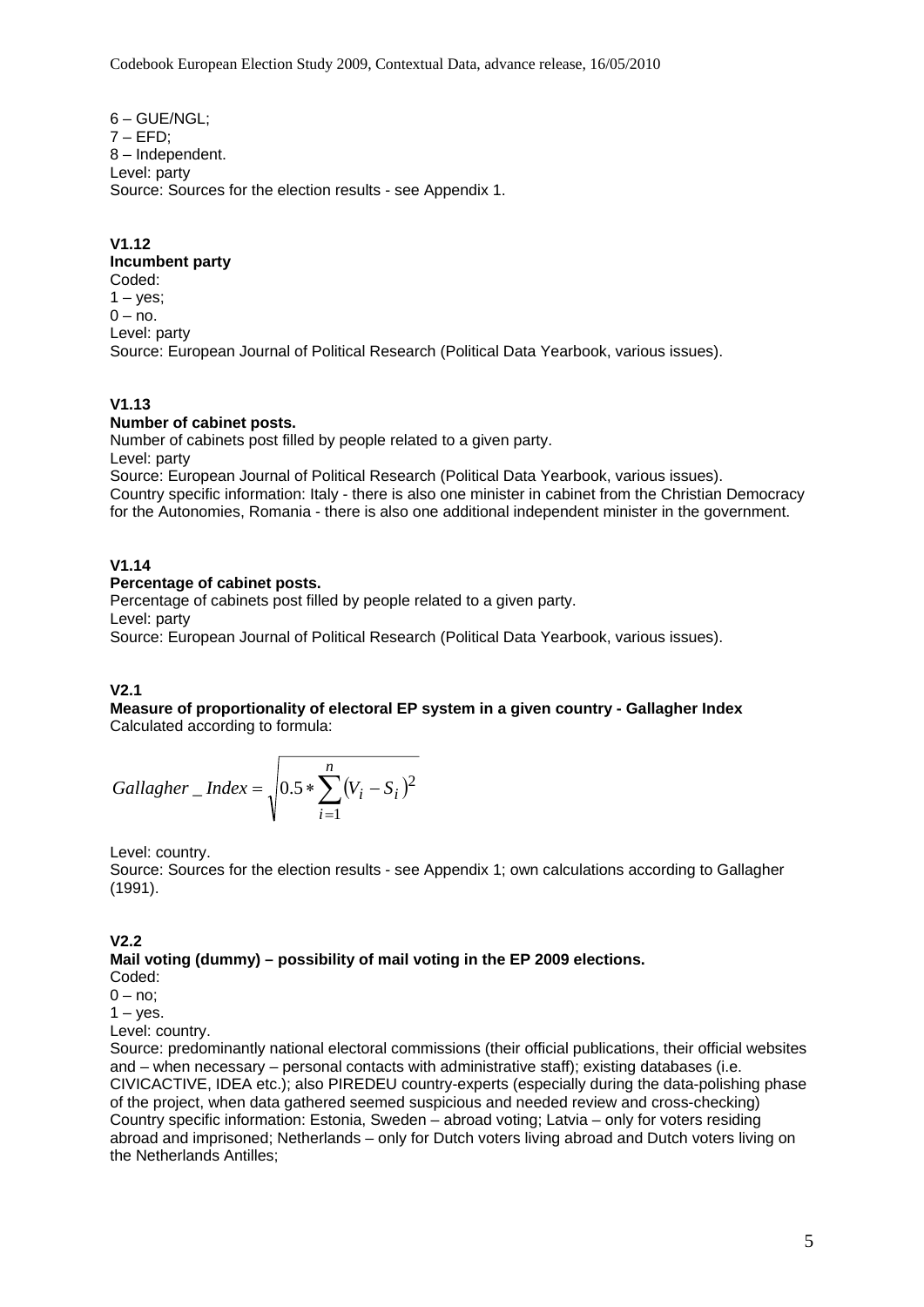#### **V2.3**

**Proxy voting (dummy) – possibility of mail voting in the EP 2009 elections.**  Coded:  $0 - no$ ;  $1 - y$ es. Level: country. Source: see V2.2 Country specific information: Sweden – from the institution of 'voting by messenger'

#### **V2.4**

#### **Advance voting (dummy) – possibility of advance voting in the EP 2009 elections.**  Coded:

 $0 - no$  $1 - v$ es.

Level: country.

Source: see V2.2

Country specific information: Austria, Finland – by post; Portugal - very limited type of professions and particular situations of few electors; Estonia - from 10th to 4th day before election.

#### **V2.5**

**Compulsory voting (dummy) – is voting in the EP 2009 elections compulsory.**  Coded:  $0 - no$ 

 $1 - v$ es. Level: country.

Source: see V2.2

Country specific information: Austria - voting is compulsory in only two regions, with sanctions being weakly enforced. However, these regions tend to have a higher turnout average than the national average.

#### **V2.6**

**Threshold (dummy) – presence of the threshold in the EP 2009 elections.**  Coded:  $0 - no$ :  $1 - v$ es. Level: country. Source: see V2.2

# **V2.7**

**Value of threshold (if Var2.6=1) in the EP 2009 elections.**  Level: country. Source: see V2.2

#### **V2.8**

**State financing (dummy) – presence of state financing mechanism for the EP 2009 electoral campaign.** 

Coded:  $0 - no$ :  $1 - v$ es.

Level: country.

Source: see V2.2

Country specific information: Denmark - indirectly; parties and candidates outside the parties who have stood in the latest general election and received at least 1,000 votes are entitled to receive funding for their political work in Denmark. The grant per vote in the payment of party grants for 2010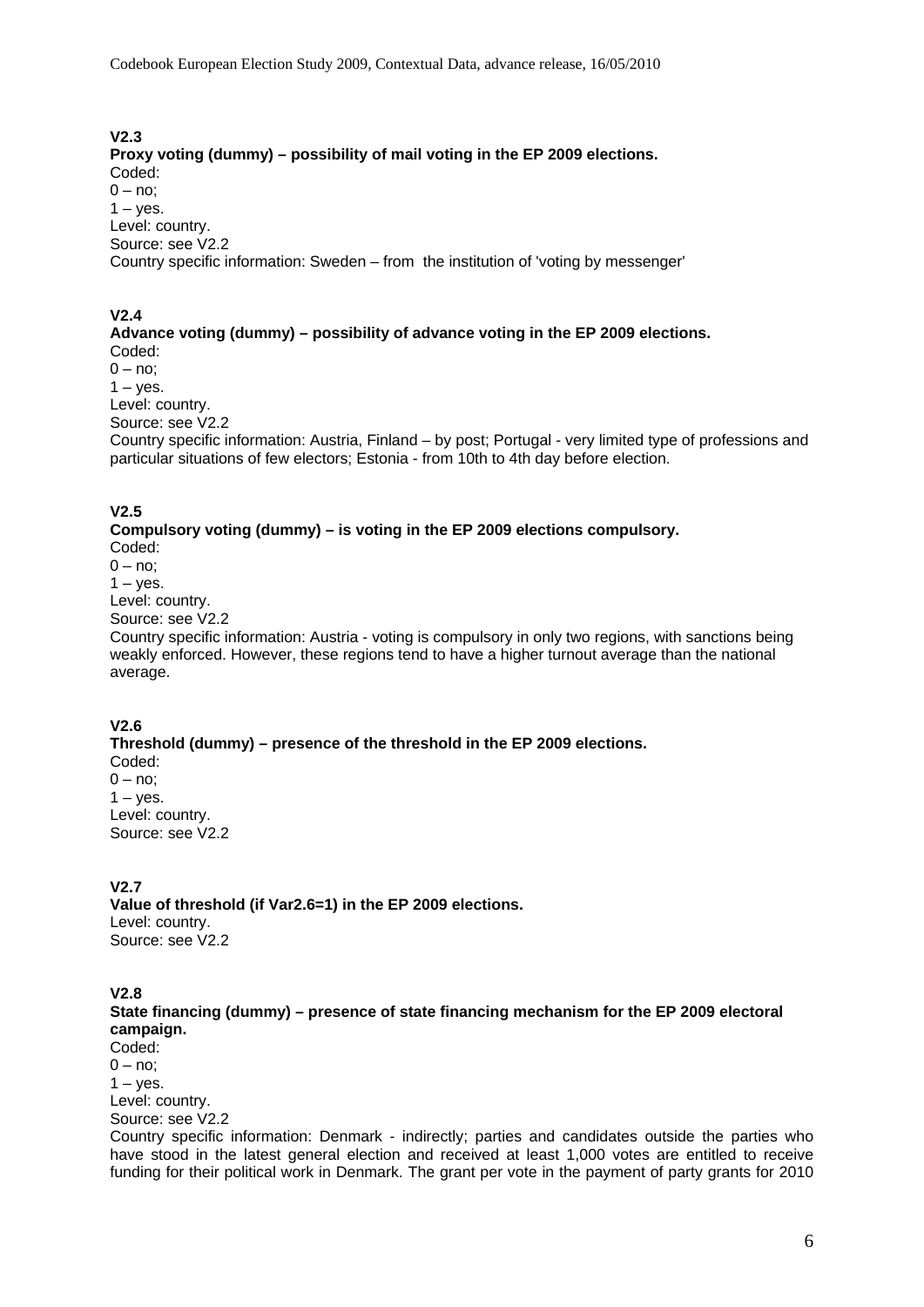based on general election participation is: DKK 27.50 (increase from DKK 26.50 in 2009). The grant has an effect on the support given for the calendar year 2009 and is adjusted annually, cf. section 4a of the Grants to Political Parties Act (Consolidated Act No. 1291 of 8 December 2006). Further information may be found in the Grants to Political Parties Act, see also: http://elections.ism.dk/partysubsidies/Documents/Partistotte.pdf. Parties and candidates who have stood in the European Parliament elections cannot receive funding in the form of state grants. However, if the parties have received such grants during general elections they are free to exploit such funding for their political work in Denmark in general, hereunder, preparation and participation in European Parliament elections.; Estonia - only annual general state party funding; Netherlands - the subsidies are not given specific for campaigning but are given to political parties which may or may not use them for electoral campaigns.

#### **V2.9**

**Private financing (dummy) – admissibility of private financing mechanism in the EP 2009 elections.** 

Coded:  $0 - no$ :  $1 - \mathrm{ves}$ . Level: country. Source: see V2.2

Country specific information: Estonia, Poland – private persons only, not corporate bodies allowed.

# **V2.10**

#### **Foreign financing (dummy) – admissibility of foreign financing mechanism in the EP 2009 elections.**

Coded:

 $0 - no$ :

 $1 - y$ es.

Level: country. Source: see V2.2

Country specific information: Czech Republic - as it concerns the private financial resources of the foreign entity, such a financing is possible if there is no foreign legal person involved (§ 19 of the statute number 424/1991 of the Collection); this does not apply if the legal person is a political party. At the same time I would like to mention that political parties or movements can not possess any property outside of the territory of Czech Republic; Hungary – not from foreign states, but only from foreign private sources.

# **V6.1**

#### **Total population, 2008.**

The inhabitants of a given area on January the  $1<sup>st</sup>$  of the year in question (or, in some cases, on the December  $31<sup>st</sup>$  of the previous year). The population is based on data from the most recent census adjusted by the components of population change produced since the last census, or based on population registers.

Level: country.

Source: Eurostat,

[http://epp.eurostat.ec.europa.eu/tgm/table.do?tab=table&init=1&plugin=1&language=en&pcode=tps00](http://epp.eurostat.ec.europa.eu/tgm/table.do?tab=table&init=1&plugin=1&language=en&pcode=tps00001) [001,](http://epp.eurostat.ec.europa.eu/tgm/table.do?tab=table&init=1&plugin=1&language=en&pcode=tps00001) date of extraction: 27 Jan 2010.

Country specific information: United Kingdom – provisional value.

# **V6.2**

#### **Proportion of population aged 0-14 years, 2008.**

Proportion of population in specified age of a given area on 1 January of the year. Level: country.

Source: Eurostat, [http://appsso.eurostat.ec.europa.eu/nui/show.do?dataset=demo\\_pjan&lang=en,](http://appsso.eurostat.ec.europa.eu/nui/show.do?dataset=demo_pjan&lang=en) date of extraction: 27 Jan 2010.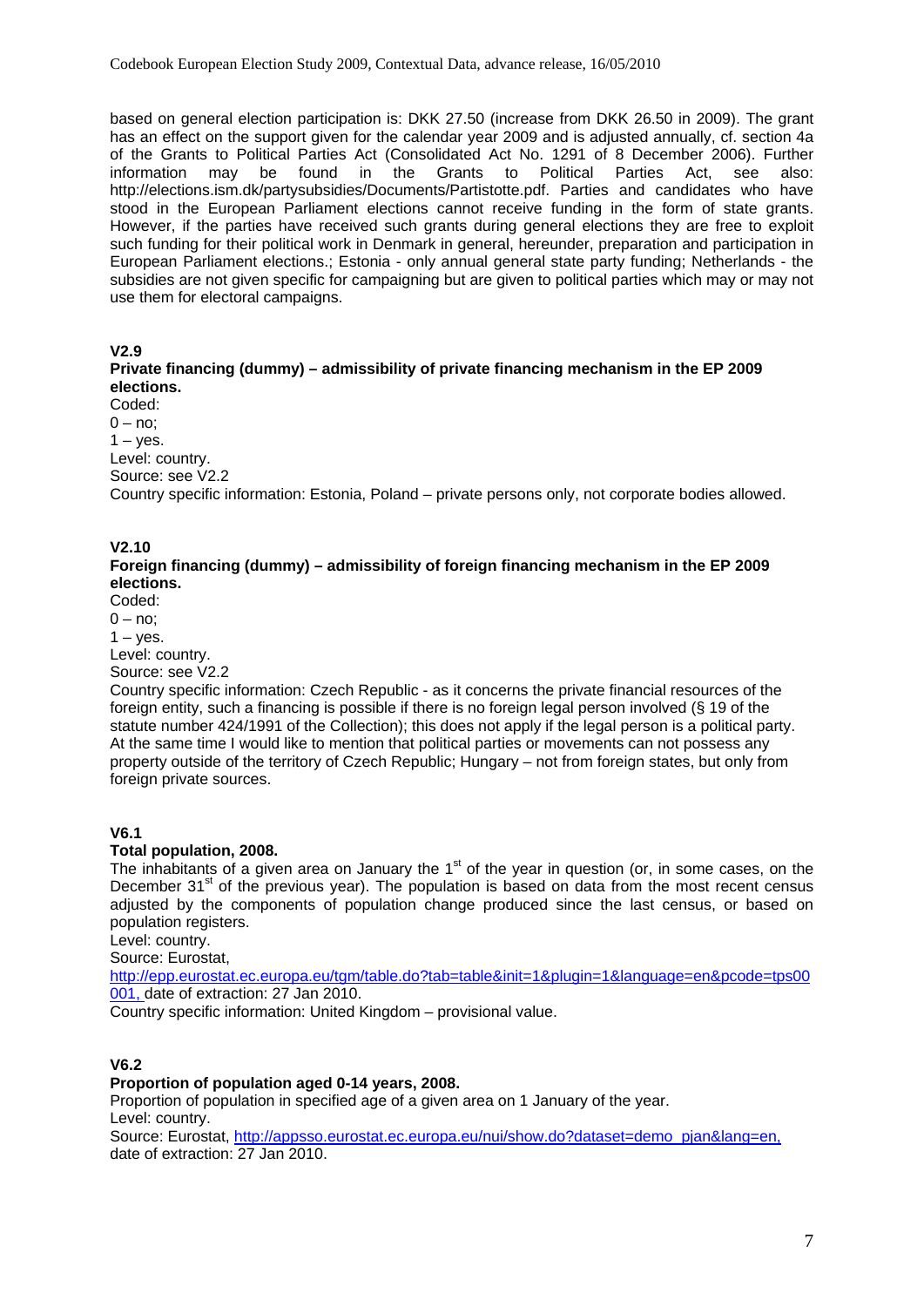Codebook European Election Study 2009, Contextual Data, advance release, 16/05/2010

# **V6.3**

#### **Proportion of population aged 15-24 years, 2008.**

Proportion of population in specified age of a given area on 1 January of the year. Level: country.

Source: Eurostat, see V6.2

# **V6.4**

# **Proportion of population aged 25-44 years, 2008.**

Proportion of population in specified age of a given area on 1 January of the year. Level: country.

Source: Eurostat, see V6.2

# **V6.5**

# **Proportion of population aged 45-64 years, 2008.**

Proportion of population in specified age of a given area on 1 January of the year. Level: country. Source: Eurostat, see V6.2

# **V6.6**

#### **Proportion of population aged 65-79 years, 2008.**

Proportion of population in specified age of a given area on 1 January of the year. Level: country. Source: Eurostat, see V6.2

# **V6.7**

# **Proportion of population aged 80 years and more, 2008.**

Proportion of population in specified age of a given area on 1 January of the year. Level: country. Source: Eurostat, see V6.2

# **V6.8**

# **Proportion of population aged 65 years and more, 2008.**

Proportion of population in specified age of a given area on 1 January of the year. Level: country. Source: Eurostat, see V6.2

# **V6.9**

# **Proportion of population aged 0-19 years, 2008**

Proportion of population in specified age of a given area on 1 January of the year. Level: country. Source: Eurostat, see V6.2

# **V6.10**

# **Proportion of population aged 20-39 years, 2008.**

Proportion of population in specified age of a given area on 1 January of the year. Level: country. Source: Eurostat, see V6.2

# **V6.11**

#### **Proportion of population aged 40-59 years, 2008.**

Proportion of population in specified age of a given area on 1 January of the year.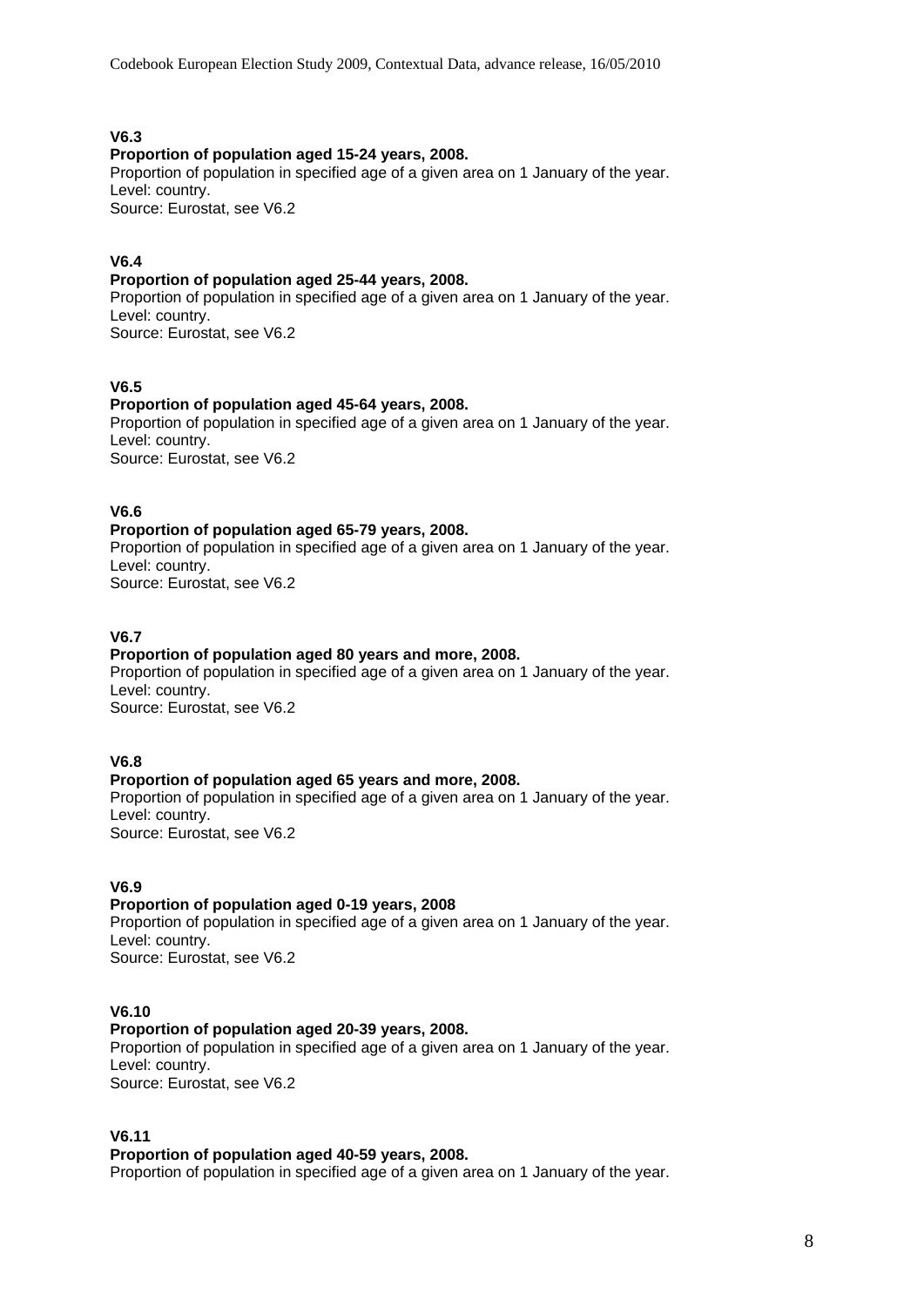Level: country. Source: Eurostat, see V6.2

# **V6.12**

#### **Proportion of population aged 60-79 years, 2008.**

Proportion of population in specified age of a given area on 1 January of the year. Level: country. Source: Eurostat, see V6.2

# **V6.13**

#### **Proportion of population aged 60 years and more, 2008.**

Proportion of population in specified age of a given area on 1 January of the year. Level: country. Source: Eurostat, see V6.2

**V6.14** 

#### **Proportion of population aged 25-49 years, 2008.**

Proportion of population in specified age of a given area on 1 January of the year. Level: country. Source: Eurostat, see V6.2

#### **V6.15**

#### **Proportion of population aged 50-64 years, 2008.**

Proportion of population in specified age of a given area on 1 January of the year. Level: country. Source: Eurostat, see V6.2

# **V6.16**

#### **Women per 100 men, 2008.**

Women per 100 men of a given area on 1 January of the year. Level: country. Source: Eurostat, see V6.2

# **V6.17**

#### **Age dependency ratio, 1st variant, 2008.**

Population aged 0-14 and 65 and more to population aged 15-64 of a given area on 1 January of the year. Level: country.

Source: Eurostat, see V6.2

# **V6.18**

# **Age dependency ratio, 2nd variant, 2008.**

Population aged 0-19 and 60 and more to population aged 20-59 of a given area on 1 January of the year. Level: country.

Source: Eurostat, see V6.2

# **V6.19**

## **Young-age dependency ratio, 1st variant, 2008.**

Population aged 0-14 to population 15-64 years of a given area on 1 January of the year. Level: country. Source: Eurostat, see V6.2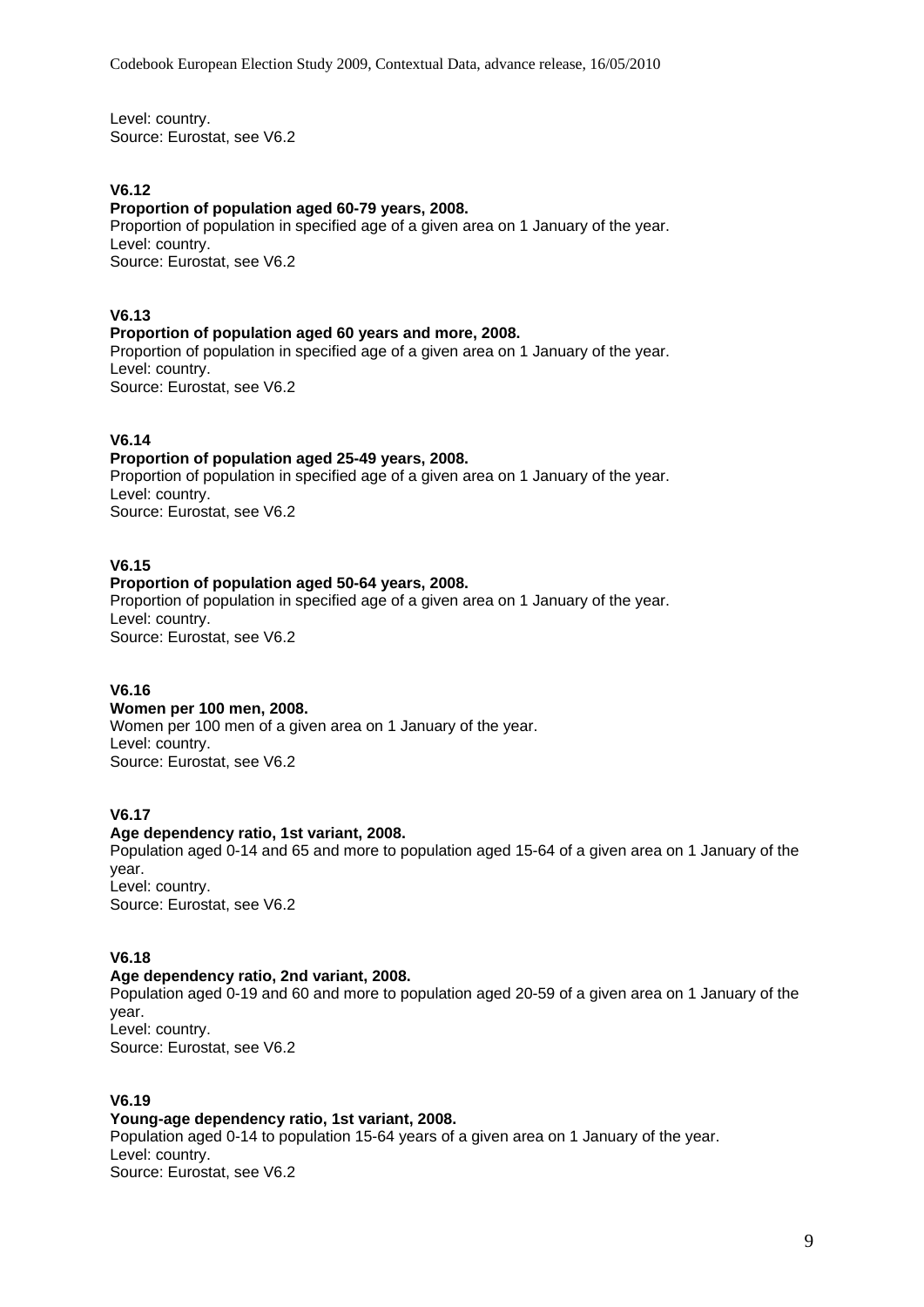## **V6.20**

#### **Young-age dependency ratio, 2nd variant, 2008.**

Population aged 0-19 to population 20-59 years of a given area on 1 January of the year. Level: country. Source: Eurostat, see V6.2

#### **V6.21**

# **Old dependency ratio 1st variant, 2008.**

Population 65 and over to population 15 to 64 years of a given area on 1 January of the year. Level: country. Source: Eurostat, see V6.2

# **V6.22**

#### **Old dependency ratio 2nd variant, 2008.**

Population 60 and over to population 20 to 59 years of a given area on 1 January of the year. Level: country. Source: Eurostat, see V6.2

#### **V6.23**

#### **Population 15 to 64 years; 2008.**

The inhabitants aged 15 to 64 of a given area on 1 January of the year.

Level: country.

Source: Eurostat,

[http://epp.eurostat.ec.europa.eu/portal/page/portal/statistics/search\\_database?\\_piref458\\_1209540\\_45](http://epp.eurostat.ec.europa.eu/portal/page/portal/statistics/search_database?_piref458_1209540_458_211810_211810.node_code=lfsi_act_a) [8\\_211810\\_211810.node\\_code=lfsi\\_act\\_a;](http://epp.eurostat.ec.europa.eu/portal/page/portal/statistics/search_database?_piref458_1209540_458_211810_211810.node_code=lfsi_act_a)

INTERNATIONAL LABOUR ORGANIZATION Geneva, LABORSTA Labour Statistics Database: http://laborsta.ilo.org/

#### **V6.24**

#### **Active population; 2008**

The *economically active population* comprises all persons of either sex who furnish the supply of labour for the production of goods and services during a specified time-reference period, annual average.

Level: country.

Source: Eurostat,

http://epp.eurostat.ec.europa.eu/portal/page/portal/statistics/search\_database? piref458\_1209540\_45 [8\\_211810\\_211810.node\\_code=lfsi\\_act\\_a;](http://epp.eurostat.ec.europa.eu/portal/page/portal/statistics/search_database?_piref458_1209540_458_211810_211810.node_code=lfsi_act_a)

The European Union Labour Force Survey:

[http://circa.europa.eu/irc/dsis/employment/info/data/eu\\_lfs/index.htm;](http://circa.europa.eu/irc/dsis/employment/info/data/eu_lfs/index.htm) INTERNATIONAL LABOUR ORGANIZATION Geneva, LABORSTA Labour Statistics Database: <http://laborsta.ilo.org/>

# **V6.25**

# **Activity rate (15 to 64 years); 2008**

The ratio of the economically active population aged 15 to 64 to the total population of 15 to 64 years, annual average Level: country.

Source: see V6.24

**V6.26 Activity rate (15 to 24 years); 2008**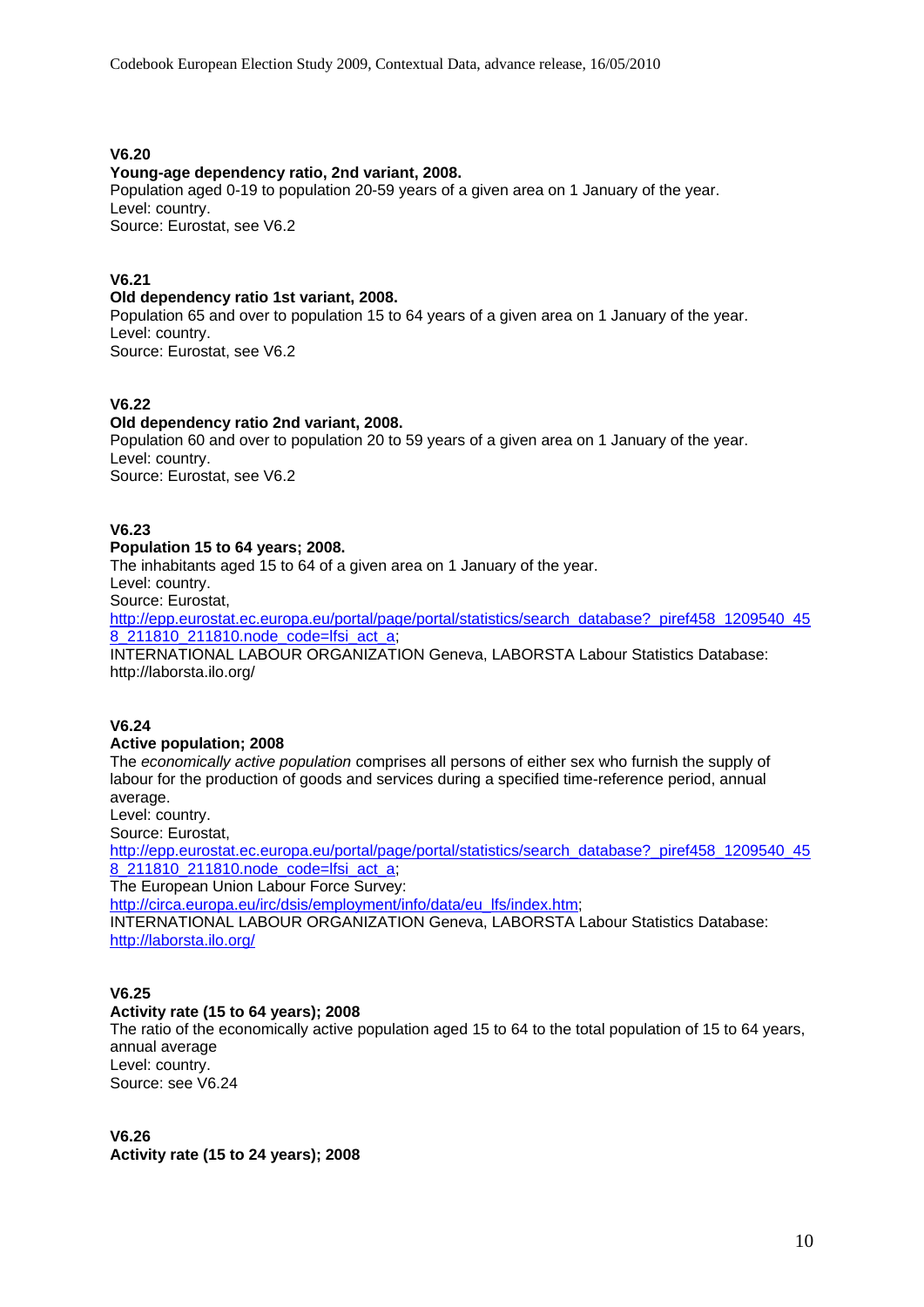Codebook European Election Study 2009, Contextual Data, advance release, 16/05/2010

The ratio of the economically active population aged 15 to 24 to the total population of 15 to 24 years, annual average. Level: country. Source: see V6.24

# **V6.27**

#### **Activity rate (20 to 64 years); 2008**

The ratio of the economically active population aged 20 to 64 to the total population of 20 to 64 years, annual average. Level: country. Source: see V6.24

# **V6.28**

# **Activity rate (25 to 54 years); 2008**

The ratio of the economically active population aged 25 to 54 to the total population of 25 to 54 years, annual average. Level: country. Source: see V6.24

#### **V6.29**

#### **Activity rate (55 to 64 years); 2008**

The ratio of the economically active population aged 15 to 64 to the total population of 15 to 64 years, annual average. Level: country. Source: see V6.24

# **V6.30**

# **Unemployment on population aged 15-24; 2008**

#### **V6.31**

#### **Total employment in thous., 2008**

Number of employed persons of a given area, annual average. Level: country. Source: Eurostat: [http://appsso.eurostat.ec.europa.eu/nui/show.do?dataset=lfsi\\_emp\\_a&lang=en](http://appsso.eurostat.ec.europa.eu/nui/show.do?dataset=lfsi_emp_a&lang=en) The European Union Labour Force Survey: [http://circa.europa.eu/irc/dsis/employment/info/data/eu\\_lfs/index.htm;](http://circa.europa.eu/irc/dsis/employment/info/data/eu_lfs/index.htm) INTERNATIONAL LABOUR ORGANIZATION Geneva, LABORSTA Labour Statistics Database: <http://laborsta.ilo.org/> For definition of employment see: <http://laborsta.ilo.org/applv8/data/c2e.html>

# **V6.32**

# **Employment (15 to 64 years) in thous., 2008**

Number of the employed persons aged 15 to 64 of a given area, annual average. Level: country. Source: see v6.31

#### **V6.33**

# **Employment rate (15 to 64 years), 2008**

The ratio of the employed persons aged 15 to 64 to the total population of 15 to 64 years of a given area, annual average. Level: country. Source: see v6.31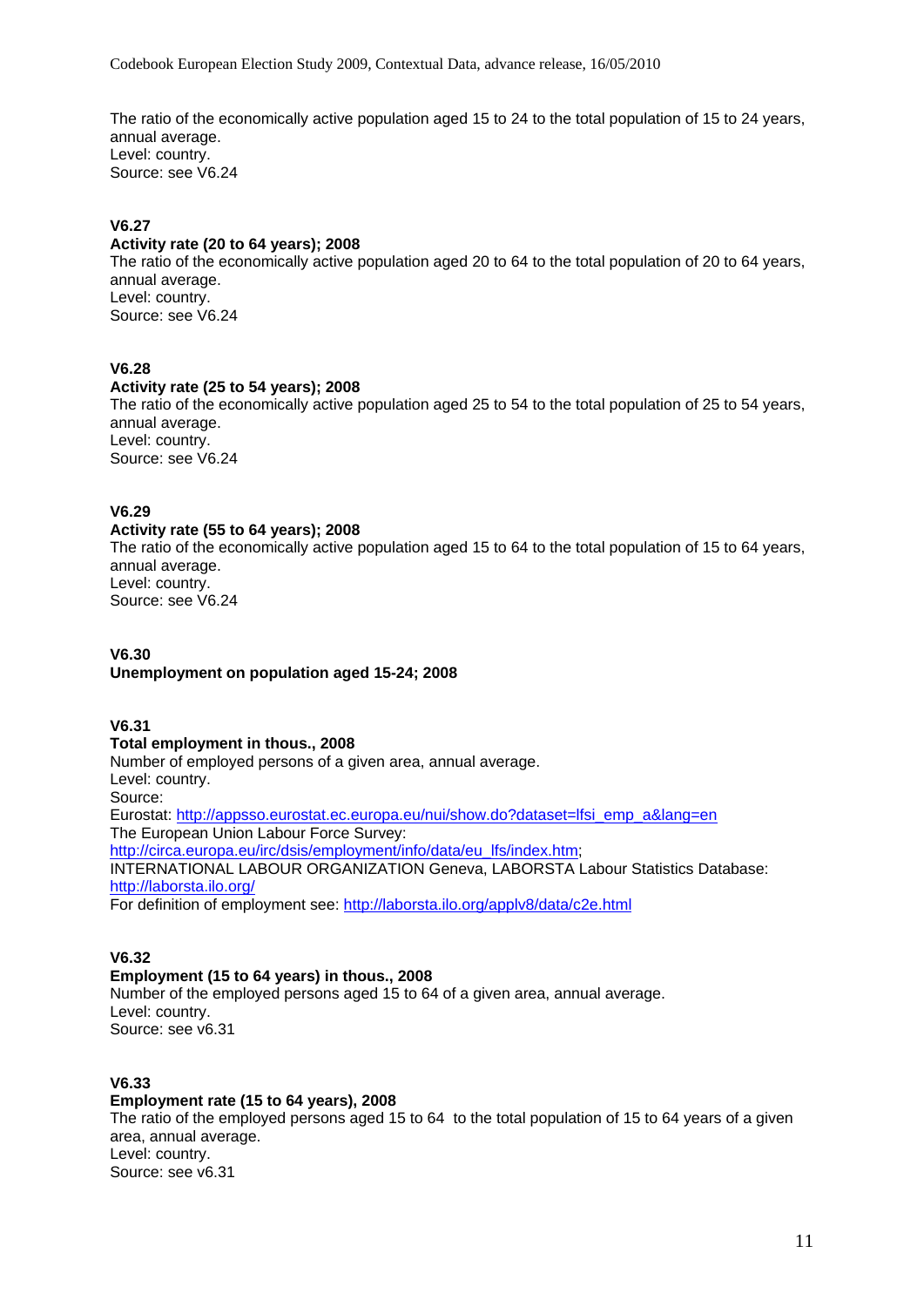#### **V6.34**

#### **Employment rate (20 to 64 years), 2008**

The ratio of the employed persons aged 20 to 64 to the total population of 20 to 64 years of a given area, annual average. Level: country. Source: see v6.31

# **V6.35**

#### **Employment rate (15 to 24 years), 2008**

The ratio of the employed persons aged 15 to 24 to the total population of 15 to 24 years of a given area, annual average. Level: country. Source: see v6.31

#### **V6.36**

#### **Employment rate (25 to 54 years), 2008**

The ratio of the employed persons aged 25 to 54 to the total population of 25 to 54 years of a given area, annual average. Level: country. Source: see v6.31

#### **V6.37**

#### **Employment rate (55 to 64 years), 2008**

The ratio of the employed persons aged 55 to 64 to the total population of 55 to 64 years of a given area, annual average.

Level: country. Source: see v6.31

#### **V6.38**

#### **Part-time workers in % of total employment, 2008**

The ratio of the part-time workers to the total number of employed persons of a given area, annual average. Level: country. Source: see v6.31

#### **V6.39**

#### **Percentage of employees with temporary contracts, 2008**

The ratio of employees with temporary contracts to the total number of employed persons of a given area, annual average. Level: country. Source: see v6.31

#### **V6.40**

# **Unemployment rate - yearly average (%), 2008 - Total**

The *unemployment rate* is the number of people unemployed as a percentage of the labour force. The labour force is the total number of people employed and unemployed. *Unemployed persons* are all persons 15 to 74 years of age who were not employed during the reference week, had actively sought work during the past four weeks and were ready to begin working immediately or within two weeks. *Employed persons* are all persons who worked at least one hour for pay or profit during the reference week or were temporarily absent from such work. For the unemployment rate, only persons from 15 to 74 years of age are used.

Level: country.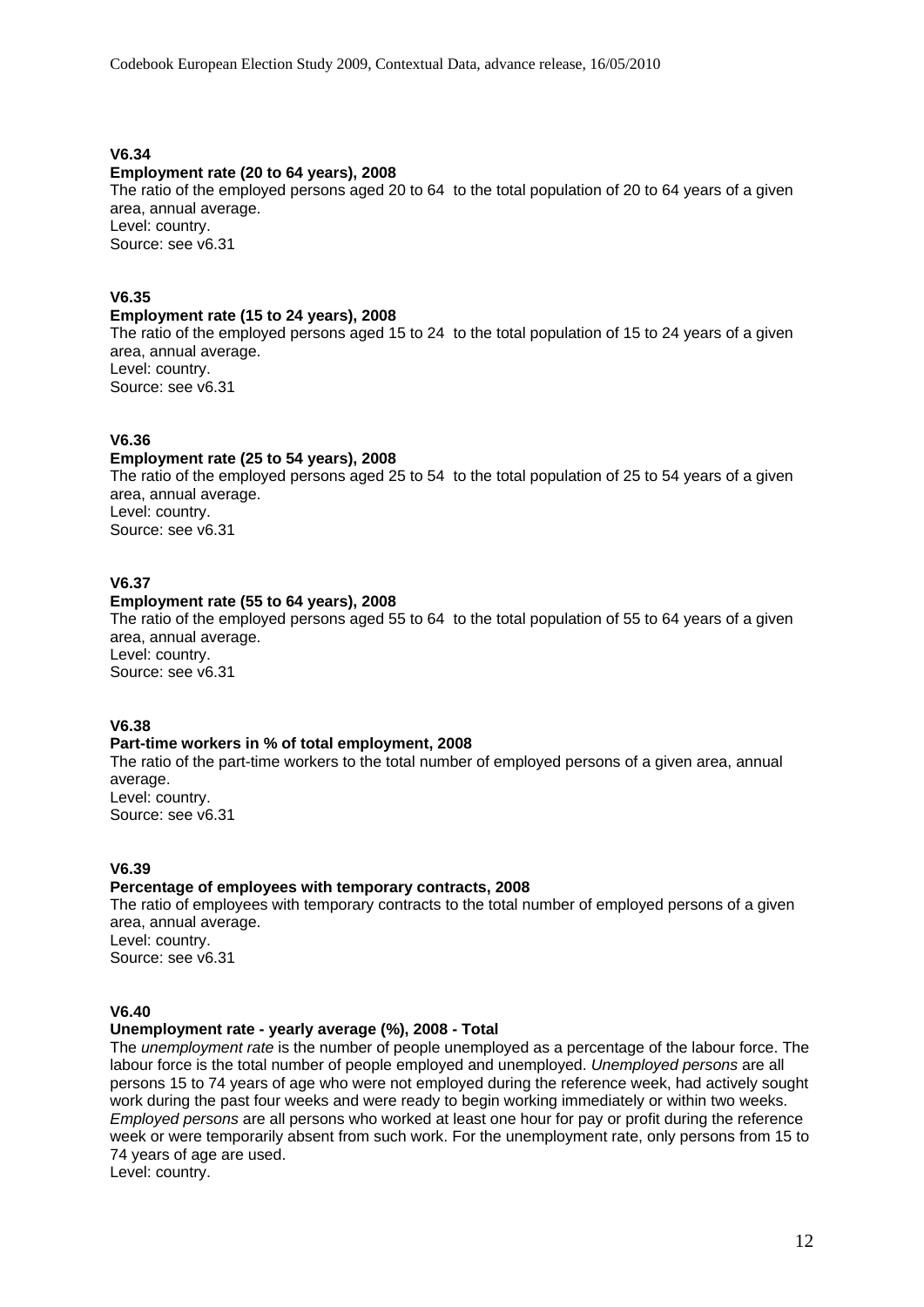Source: Eurostat: [http://appsso.eurostat.ec.europa.eu/nui/show.do?dataset=une\\_rt\\_a&lang=en;](http://appsso.eurostat.ec.europa.eu/nui/show.do?dataset=une_rt_a&lang=en) The European Union Labour Force Survey:

[http://circa.europa.eu/irc/dsis/employment/info/data/eu\\_lfs/index.htm;](http://circa.europa.eu/irc/dsis/employment/info/data/eu_lfs/index.htm) INTERNATIONAL LABOUR ORGANIZATION Geneva, LABORSTA Labour Statistics Database: <http://laborsta.ilo.org/>; Definition of unemployment: [http://laborsta.ilo.org/applv8/data/c3e.html;](http://laborsta.ilo.org/applv8/data/c3e.html) For definition of unemployment rate see: [http://epp.eurostat.ec.europa.eu/cache/ITY\\_SDDS/EN/une\\_esms.htm.](http://epp.eurostat.ec.europa.eu/cache/ITY_SDDS/EN/une_esms.htm)

#### **V6.41**

**Unemployment rate - yearly average (%), 2008 - Less than 25 years**  Unemployment rate among persons aged less than 25. Level: country. Source: see v6.40

#### **V6.42**

**Unemployment rate - yearly average (%), 2008 - Between 25 and 74 years**  Unemployment rate among persons aged between 25 and 74. Level: country. Source: see v6.40

#### **V6.43**

#### **Number of persons employed - Mining and quarrying, 2007**

The total number of persons who work in the observation unit – here mining and quarrying (inclusive of working proprietors, partners working regularly in the unit and unpaid family workers), as well as persons who work outside the unit who belong to it and are paid by it (e.g. sales representatives, delivery personnel, repair and maintenance teams). It excludes manpower supplied to the unit by other enterprises, persons carrying out repair and maintenance work in the enquiry unit on behalf of other enterprises, as well as those on compulsory military service. Data refer to the calendar year, which in most cases corresponds to the fiscal year.

Level: country

Source: Eurostat, [http://appsso.eurostat.ec.europa.eu/nui/show.do?dataset=ebd\\_all&lang=en;](http://appsso.eurostat.ec.europa.eu/nui/show.do?dataset=ebd_all&lang=en) [http://epp.eurostat.ec.europa.eu/cache/ITY\\_SDDS/EN/sbs\\_esms.htm](http://epp.eurostat.ec.europa.eu/cache/ITY_SDDS/EN/sbs_esms.htm)

# **V6.44**

#### **Number of persons employed - Manufacturing, 2007**

The total number of persons who work in the observation unit – here manufacturing (inclusive of working proprietors, partners working regularly in the unit and unpaid family workers), as well as persons who work outside the unit who belong to it and are paid by it (e.g. sales representatives, delivery personnel, repair and maintenance teams). It excludes manpower supplied to the unit by other enterprises, persons carrying out repair and maintenance work in the enquiry unit on behalf of other enterprises, as well as those on compulsory military service. Data refer to the calendar year, which in most cases corresponds to the fiscal year.

Level: country Source: see V6.43

#### **V6.45**

#### **Number of persons employed - Electricity, gas and water supply, 2007**

The total number of persons who work in the observation unit – here electricity, gas and water supply (inclusive of working proprietors, partners working regularly in the unit and unpaid family workers), as well as persons who work outside the unit who belong to it and are paid by it (e.g. sales representatives, delivery personnel, repair and maintenance teams). It excludes manpower supplied to the unit by other enterprises, persons carrying out repair and maintenance work in the enquiry unit on behalf of other enterprises, as well as those on compulsory military service. Data refer to the calendar year, which in most cases corresponds to the fiscal year.

Level: country

Source: see V6.43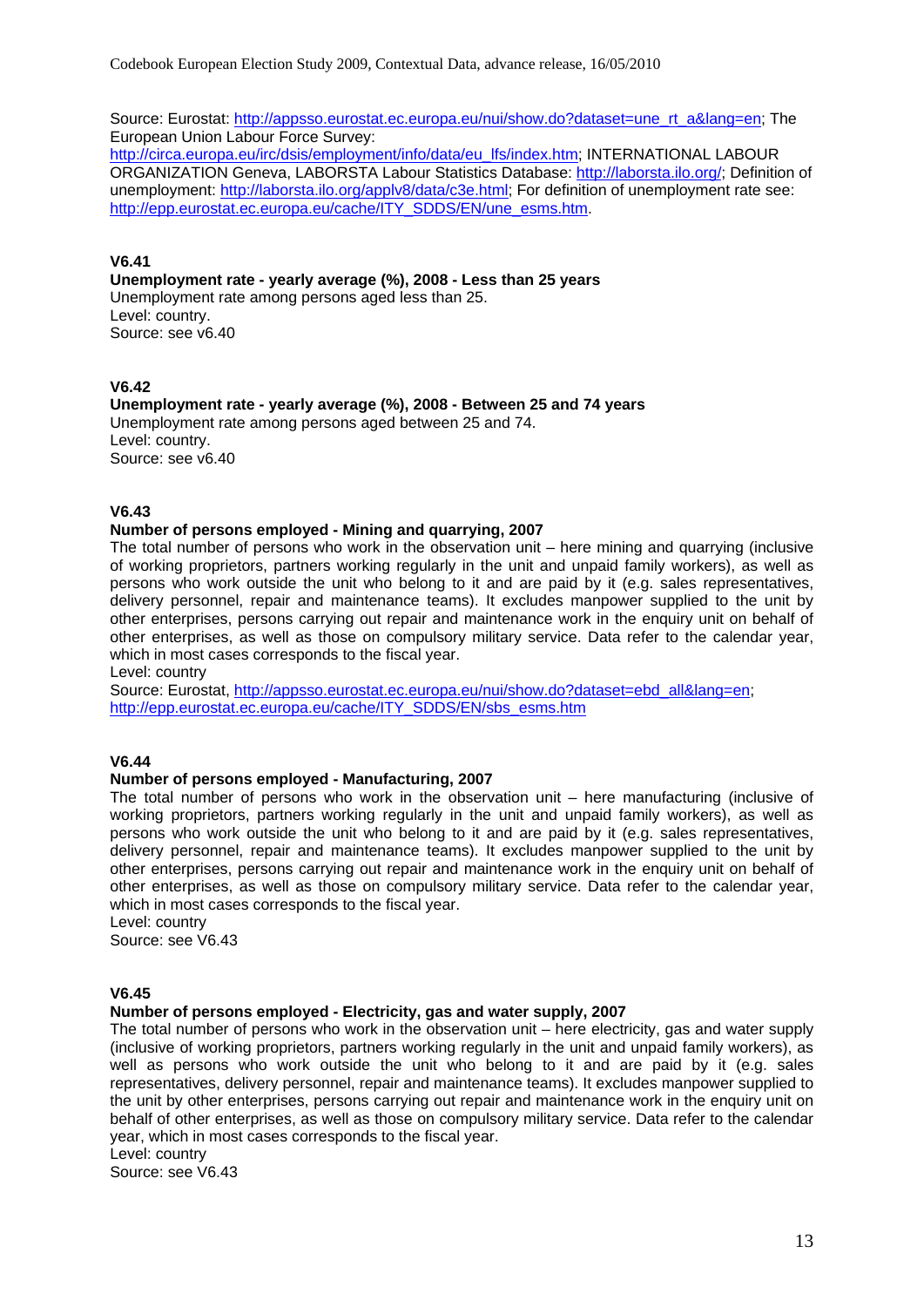Country specific information: Ireland – missing because of confidentiality of the data.

#### **V6.46**

#### **Number of persons employed - Construction, 2007**

The total number of persons who work in the observation unit – construction (inclusive of working proprietors, partners working regularly in the unit and unpaid family workers), as well as persons who work outside the unit who belong to it and are paid by it (e.g. sales representatives, delivery personnel, repair and maintenance teams). It excludes manpower supplied to the unit by other enterprises, persons carrying out repair and maintenance work in the enquiry unit on behalf of other enterprises, as well as those on compulsory military service. Data refer to the calendar year, which in most cases corresponds to the fiscal year.

Level: country

Source: see V6.43

Country specific information: Poland – provisional value.

#### **V6.47**

#### **Number of persons employed - Wholesale and retail trade; repair of motor vehicles, motorcycles and personal and household goods, 2007**

The total number of persons who work in the observation unit – here wholesale and retail trade; repair of motor vehicles, motorcycles and personal and household goods (inclusive of working proprietors, partners working regularly in the unit and unpaid family workers), as well as persons who work outside the unit who belong to it and are paid by it (e.g. sales representatives, delivery personnel, repair and maintenance teams). It excludes manpower supplied to the unit by other enterprises, persons carrying out repair and maintenance work in the enquiry unit on behalf of other enterprises, as well as those on compulsory military service. Data refer to the calendar year, which in most cases corresponds to the fiscal year.

Level: country Source: see V6.43 Country specific information: Poland – provisional value.

#### **V6.48**

#### **Number of persons employed - Hotels and restaurants, 2007**

The total number of persons who work in the observation unit – here hotels and restaurants (inclusive of working proprietors, partners working regularly in the unit and unpaid family workers), as well as persons who work outside the unit who belong to it and are paid by it (e.g. sales representatives, delivery personnel, repair and maintenance teams). It excludes manpower supplied to the unit by other enterprises, persons carrying out repair and maintenance work in the enquiry unit on behalf of other enterprises, as well as those on compulsory military service. Data refer to the calendar year, which in most cases corresponds to the fiscal year.

Level: country

Source: see V6.43

Country specific information: Poland – provisional value.

# **V6.49**

#### **Number of persons employed - Transport, storage and communication, 2007**

The total number of persons who work in the observation unit – here transport, storage and communication (inclusive of working proprietors, partners working regularly in the unit and unpaid family workers), as well as persons who work outside the unit who belong to it and are paid by it (e.g. sales representatives, delivery personnel, repair and maintenance teams). It excludes manpower supplied to the unit by other enterprises, persons carrying out repair and maintenance work in the enquiry unit on behalf of other enterprises, as well as those on compulsory military service. Data refer to the calendar year, which in most cases corresponds to the fiscal year.

# Level: country

Source: see V6.43

Country specific information: Poland – provisional value.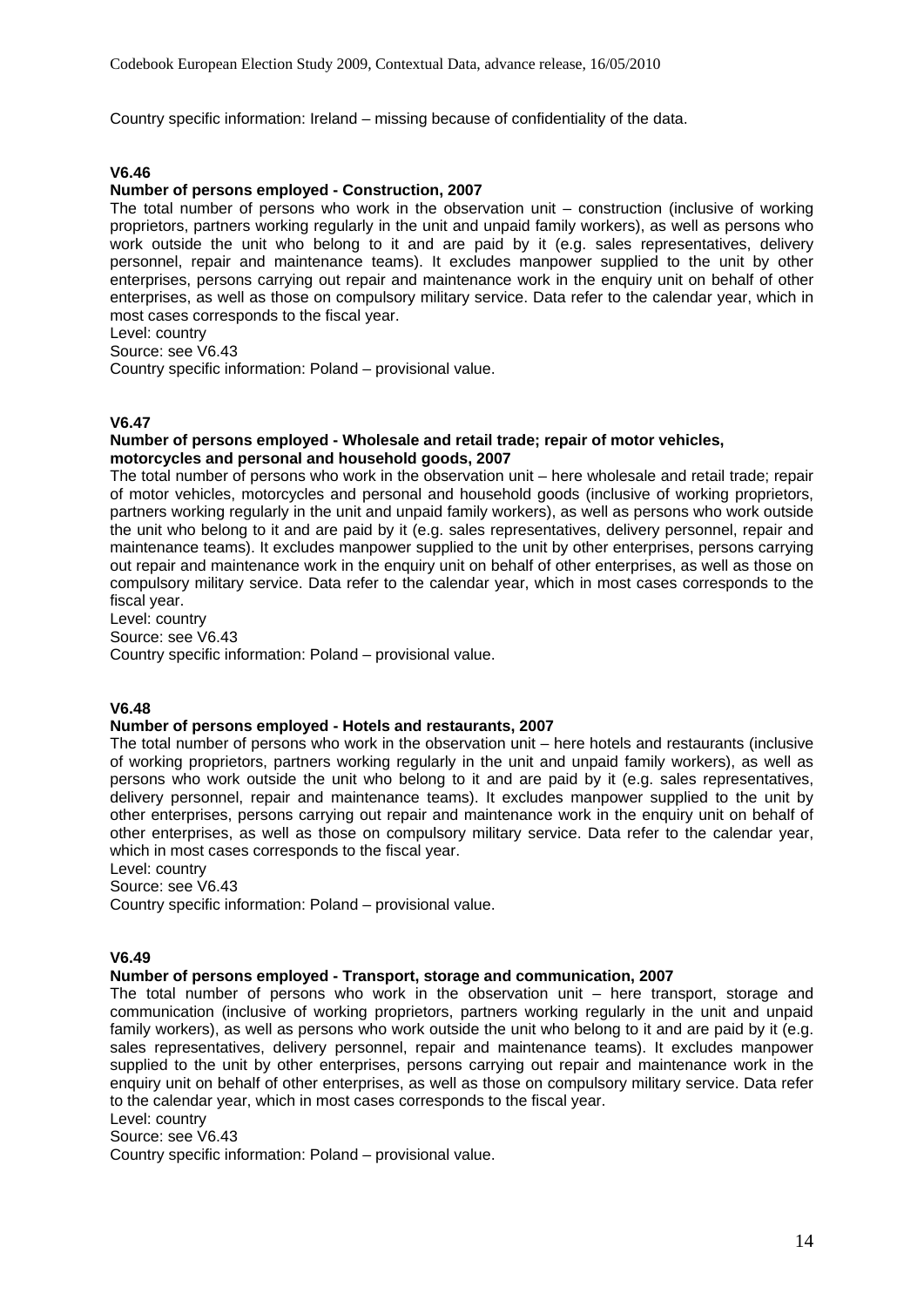# **V6.50**

#### **Number of persons employed - Real estate, renting and business activities, 2007**

The total number of persons who work in the observation unit – here real estate, renting and business activities (inclusive of working proprietors, partners working regularly in the unit and unpaid family workers), as well as persons who work outside the unit who belong to it and are paid by it (e.g. sales representatives, delivery personnel, repair and maintenance teams). It excludes manpower supplied to the unit by other enterprises, persons carrying out repair and maintenance work in the enquiry unit on behalf of other enterprises, as well as those on compulsory military service. Data refer to the calendar year, which in most cases corresponds to the fiscal year.

Level: country

Source: see V6.43

Country specific information: Poland, Cyprus – provisional value.

#### **V6.51**

#### **Total number of persons employed in agriculture, 2007**

Sum of sole holders, spouses of sole holders, other family members of sole holders: labour force and regular non family labour force.

Level: country

Source: Eurostat: [http://appsso.eurostat.ec.europa.eu/nui/show.do?dataset=ef\\_ov\\_lfsum&lang=en](http://appsso.eurostat.ec.europa.eu/nui/show.do?dataset=ef_ov_lfsum&lang=en); [http://epp.eurostat.ec.europa.eu/cache/ITY\\_SDDS/EN/ef\\_esms.htm](http://epp.eurostat.ec.europa.eu/cache/ITY_SDDS/EN/ef_esms.htm).

#### **V6.52**

#### **Nominal GDP at market prices - Euro per inhabitant, 2007.**

Level: country

Source: Eurostat: [http://appsso.eurostat.ec.europa.eu/nui/show.do?dataset=nama\\_gdp\\_c&lang=en](http://appsso.eurostat.ec.europa.eu/nui/show.do?dataset=nama_gdp_c&lang=en); [http://epp.eurostat.ec.europa.eu/cache/ITY\\_SDDS/EN/nama\\_esms.htm](http://epp.eurostat.ec.europa.eu/cache/ITY_SDDS/EN/nama_esms.htm). Country specific information: Greece – provisional value.

#### **V6.53**

# **Nominal GDP at market prices - National currency per inhabitant (including 'euro fixed' series for euro area countries), 2007.**

Level: country Source: see V6.52 Country specific information: Greece – provisional value.

#### **V6.54**

#### **Nominal GDP at market prices - Purchasing Power Standard per inhabitant, 2007.**  Level: country Source: see V6.52 Country specific information: Greece – provisional value.

**V6.55 Real GDP per capita - Euro per inhabitant, 2007.**  Level: country Source: Eurostat: [http://appsso.eurostat.ec.europa.eu/nui/show.do?dataset=nama\\_aux\\_gph&lang=en](http://appsso.eurostat.ec.europa.eu/nui/show.do?dataset=nama_aux_gph&lang=en); [http://epp.eurostat.ec.europa.eu/cache/ITY\\_SDDS/EN/nama\\_esms.htm](http://epp.eurostat.ec.europa.eu/cache/ITY_SDDS/EN/nama_esms.htm). Country specific information: Greece – provisional value.

**V6.56 Nominal GDP at market prices - Euro per inhabitant, 2008**  Level: country Source: see V6.52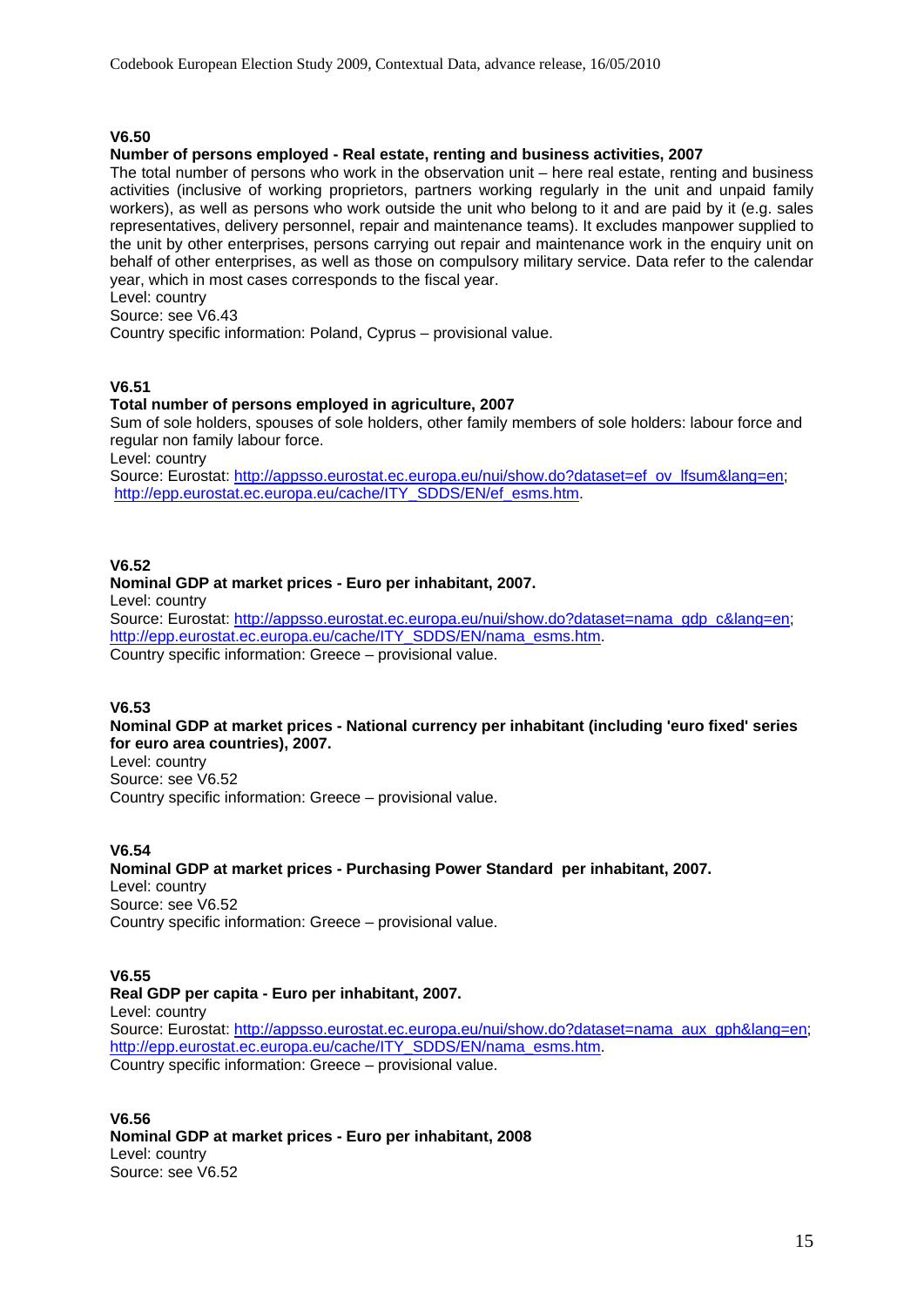Country specific information: Greece – provisional value, Romania – missing data.

#### **V6.57**

**Nominal GDP at market prices - National currency per inhabitant (including 'euro fixed' series for euro area countries)**  Level: country Source: see V6.52 Country specific information: Greece – provisional value, Romania – missing data.

# **V6.58**

**Nominal GDP at market prices - Purchasing Power Standard per inhabitant, 2008.**  Level: country Source: see V6.52 Country specific information: Greece – provisional value, Romania – missing data.

#### **V6.59**

**Real GDP per capita - Euro per inhabitant, 2008, Greece - provisional value, Slovakia estimated value**  Level: country Source: see V6.55 Country specific information: Greece – provisional value, Romania – missing data.

#### **V6.60**

#### **Growth rate of GDP volume - percentage change on previous year, 2008.**

For measuring the growth rate of GDP in terms of volumes, the GDP at current prices are valued in the prices of the previous year and the thus computed volume changes are imposed on the level of a reference year; this is called a chain-linked series. Accordingly, price movements will not inflate the growth rate

Level: country Source: Eurostat:

[http://epp.eurostat.ec.europa.eu/tgm/table.do?tab=table&init=1&plugin=1&language=en&pcode=tsieb0](http://epp.eurostat.ec.europa.eu/tgm/table.do?tab=table&init=1&plugin=1&language=en&pcode=tsieb020) [20](http://epp.eurostat.ec.europa.eu/tgm/table.do?tab=table&init=1&plugin=1&language=en&pcode=tsieb020),

Country specific information: Greece – provisional value.

## **V6.61**

#### **Growth rate of GDP volume - percentage change on previous year, 2009**

See description V6.60. Level: country Source: see V6.60 Country specific information: Greece – provisional value; Czech Republic, France – forecast.

# **V6.62**

#### **Annual average inflation rate, 2008**

Annual average rate of change in Harmonized Indices of Consumer Prices (HICPs); Level: country

Source: Eurostat:

[http://epp.eurostat.ec.europa.eu/tgm/table.do?tab=table&init=1&plugin=1&language=en&pcode=tsieb0](http://epp.eurostat.ec.europa.eu/tgm/table.do?tab=table&init=1&plugin=1&language=en&pcode=tsieb060) [60](http://epp.eurostat.ec.europa.eu/tgm/table.do?tab=table&init=1&plugin=1&language=en&pcode=tsieb060), [http://epp.eurostat.ec.europa.eu/cache/ITY\\_SDDS/EN/prc\\_hicp\\_esms.htm.](http://epp.eurostat.ec.europa.eu/cache/ITY_SDDS/EN/prc_hicp_esms.htm)

#### **V6.63**

#### **General government deficit (-) and surplus (+); Percentage of GDP 2009**

Public deficit/surplus is defined in the Maastricht Treaty as general government net borrowing/lending according to the European System of Accounts (ESA95). The general government sector comprises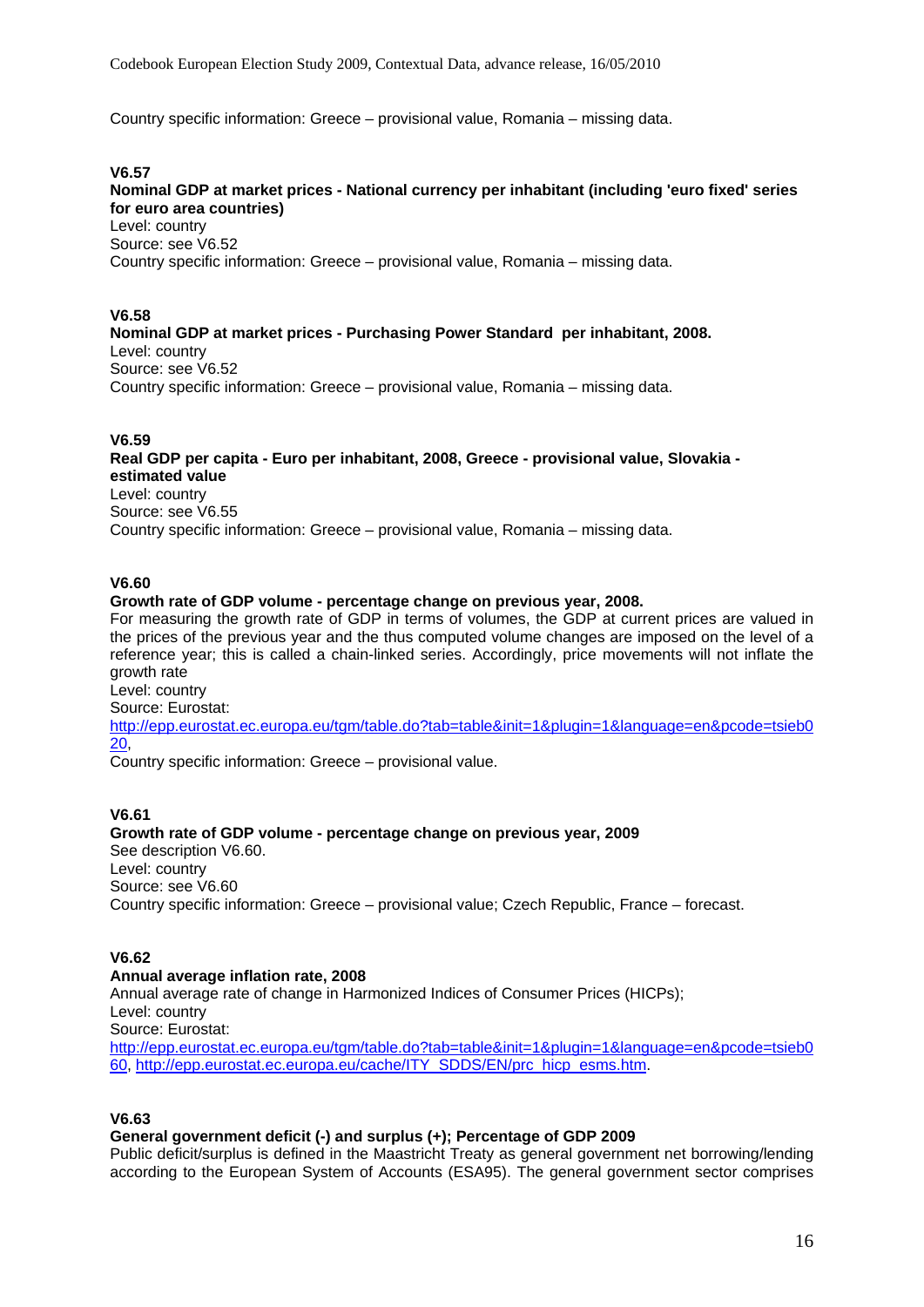central government, state government, local government, and social security funds. Data for the general government sector are consolidated between sub-sectors at the national level. The series are measured in euro and presented as a percentage of GDP.

Level: country

Source: Eurostat:

[http://epp.eurostat.ec.europa.eu/tgm/table.do?tab=table&init=1&plugin=1&language=en&pcode=teina](http://epp.eurostat.ec.europa.eu/tgm/table.do?tab=table&init=1&plugin=1&language=en&pcode=teina200) [200;](http://epp.eurostat.ec.europa.eu/tgm/table.do?tab=table&init=1&plugin=1&language=en&pcode=teina200) [http://epp.eurostat.ec.europa.eu/cache/ITY\\_SDDS/EN/gov\\_dd\\_esms.htm](http://epp.eurostat.ec.europa.eu/cache/ITY_SDDS/EN/gov_dd_esms.htm).

## **V6.64**

# **General government consolidated gross debt as a percentage of GDP, 2008**

EU definition: the general government sector comprises the subsectors of central government, state government, local government and social security funds. GDP used as a denominator is the gross domestic product at current market prices. Debt is valued at nominal (face) value, and foreign currency debt is converted into national currency using end-year market exchange rates (though special rules apply to contracts). The national data for the general government sector are consolidated between the sub-sectors. Basic data are expressed in national currency, converted into euro using end-year exchange rates for the euro provided by the European Central Bank.

Level: country

Source: Eurostat:

[http://epp.eurostat.ec.europa.eu/tgm/table.do?tab=table&init=1&plugin=1&language=en&pcode=tsieb0](http://epp.eurostat.ec.europa.eu/tgm/table.do?tab=table&init=1&plugin=1&language=en&pcode=tsieb090) [90](http://epp.eurostat.ec.europa.eu/tgm/table.do?tab=table&init=1&plugin=1&language=en&pcode=tsieb090); [http://epp.eurostat.ec.europa.eu/cache/ITY\\_SDDS/EN/gov\\_dd\\_esms.htm.](http://epp.eurostat.ec.europa.eu/cache/ITY_SDDS/EN/gov_dd_esms.htm)

# **V6.65**

#### **Government expenditure - Total, Millions of euro, 2007**

Level: country

Source: Eurostat: [http://appsso.eurostat.ec.europa.eu/nui/show.do?dataset=gov\\_a\\_exp&lang=en](http://appsso.eurostat.ec.europa.eu/nui/show.do?dataset=gov_a_exp&lang=en), [http://epp.eurostat.ec.europa.eu/cache/ITY\\_SDDS/EN/gov\\_a\\_exp\\_esms.htm](http://epp.eurostat.ec.europa.eu/cache/ITY_SDDS/EN/gov_a_exp_esms.htm)l

Country specific information: Bulgaria, Greece, Spain, Netherlands, Slovakia – provisional value.

## **V6.66**

**Government expenditure - General public services, Millions of euro, 2007**  Level: country Source: see V6.65 Country specific information: Bulgaria, Greece, Spain, Netherlands, Slovakia – provisional value.

#### **V6.67**

**Government expenditure - Defence, Millions of euro, 2007**  Level: country Source: see V6.65 Country specific information: Bulgaria, Greece, Spain, Netherlands, Slovakia – provisional value.

#### **V6.68**

**Government expenditure - Public order and safety, Millions of euro, 2007**  Level: country Source: see V6.65 Country specific information: Bulgaria, Greece, Spain, Netherlands, Slovakia – provisional value.

# **V6.69**

**Government expenditure - Economic affairs, Millions of euro, 2007**  Level: country Source: see V6.65 Country specific information: Bulgaria, Greece, Spain, Netherlands, Slovakia – provisional value.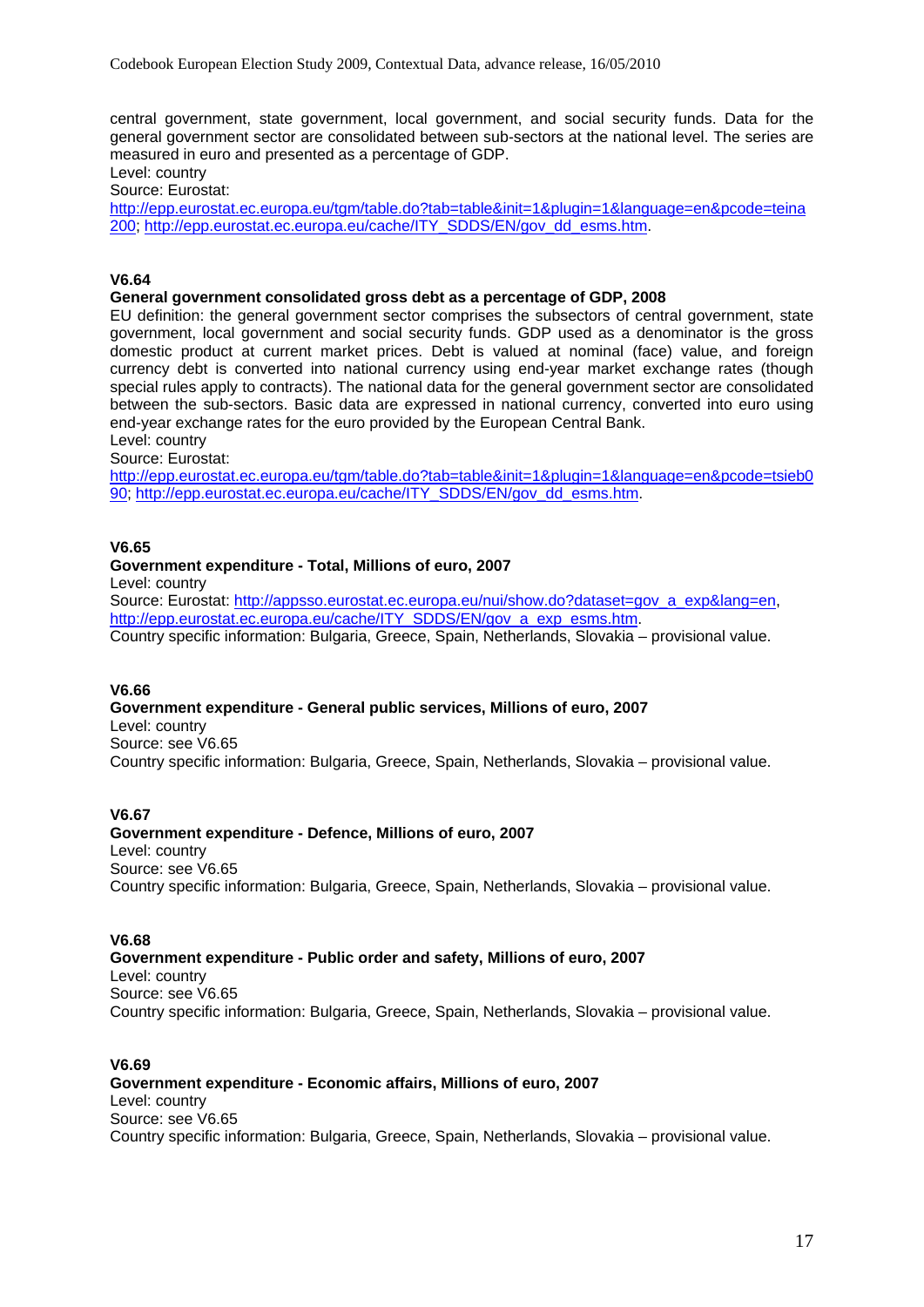Codebook European Election Study 2009, Contextual Data, advance release, 16/05/2010

# **V6.70**

# **Government expenditure - Housing and community amenities, Millions of euro, 2007**

Level: country Source: see V6.65

Country specific information: Bulgaria, Greece, Spain, Netherlands, Slovakia – provisional value.

# **V6.71**

**Government expenditure - Health, Millions of euro, 2007**  Level: country Source: see V6.65 Country specific information: Bulgaria, Greece, Spain, Netherlands, Slovakia – provisional value.

# **V6.72**

**Government expenditure - Recreation, culture and religion, Millions of euro, 2007**  Level: country Source: see V6.65 Country specific information: Bulgaria, Greece, Spain, Netherlands, Slovakia – provisional value.

# **V6.73**

**Government expenditure - Education, Millions of euro, 2007**  Level: country Source: see V6.65 Country specific information: Bulgaria, Greece, Spain, Netherlands, Slovakia – provisional value.

# **V6.74**

#### **Government expenditure - Social protection, Millions of euro, 2007**  Level: country Source: see V6.65 Country specific information: Bulgaria, Greece, Spain, Netherlands, Slovakia – provisional value.

# **V6.75**

**Government expenditure - Total, Percentage of GDP, 2007**  Level: country Source: see V6.65 Country specific information: Bulgaria, Greece, Spain, Netherlands, Slovakia – provisional value.

# **V6.76**

**Government expenditure - General public services, Percentage of GDP, 2007**  Level: country Source: see V6.65 Country specific information: Bulgaria, Greece, Spain, Netherlands, Slovakia – provisional value.

# **V6.77**

**Government expenditure - Defence, Percentage of GDP, 2007**  Level: country Source: see V6.65 Country specific information: Bulgaria, Greece, Spain, Netherlands, Slovakia – provisional value.

**V6.78 Government expenditure - Public order and safety, Percentage of GDP, 2007**  Level: country Source: see V6.65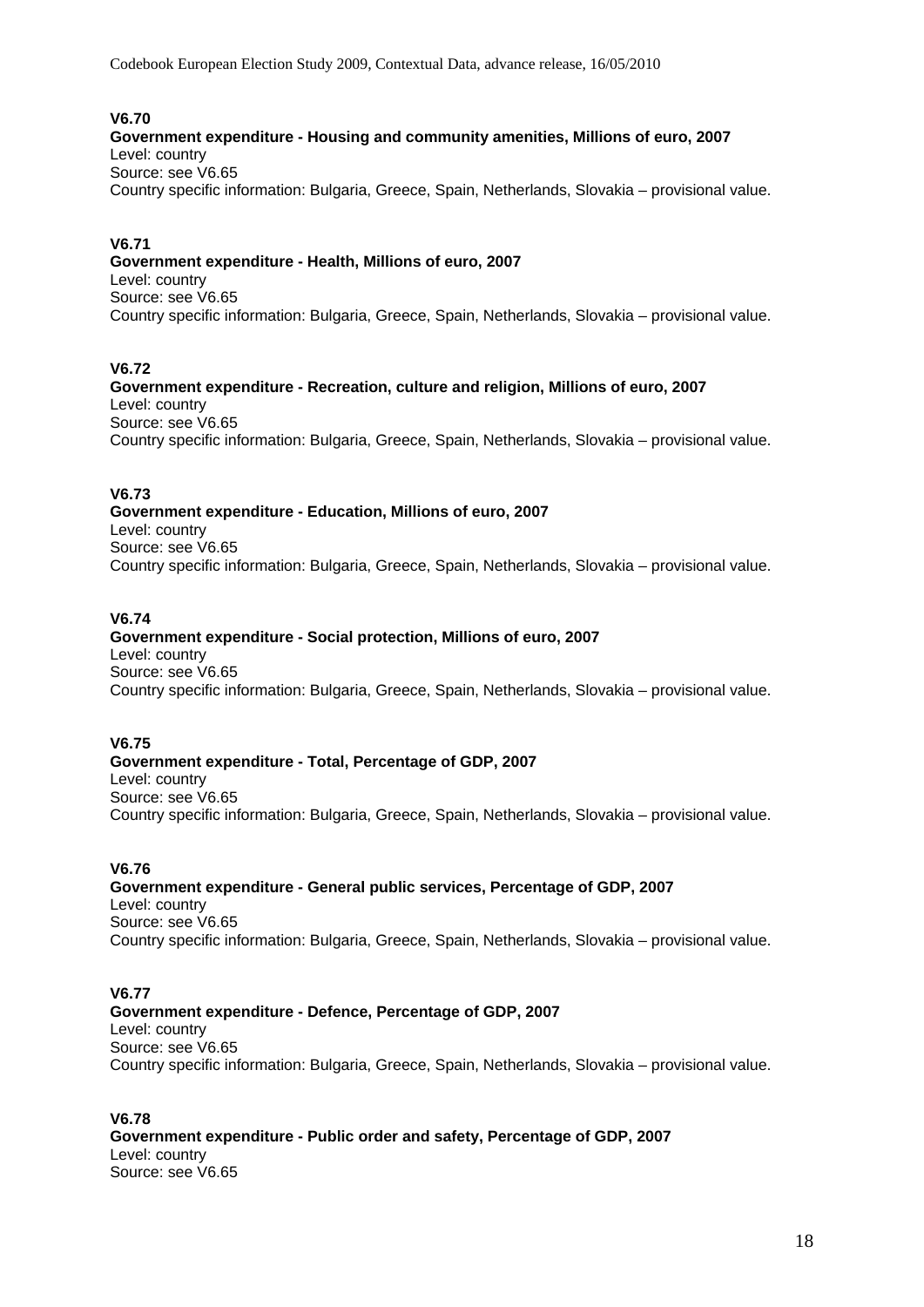Country specific information: Bulgaria, Greece, Spain, Netherlands, Slovakia – provisional value.

#### **V6.79**

**Government expenditure - Economic affairs, Percentage of GDP, 2007**  Level: country Source: see V6.65 Country specific information: Bulgaria, Greece, Spain, Netherlands, Slovakia – provisional value.

#### **V6.80**

**Government expenditure - Housing and community amenities, Percentage of GDP, 2007**  Level: country Source: see V6.65 Country specific information: Bulgaria, Greece, Spain, Netherlands, Slovakia – provisional value.

#### **V6.81**

**Government expenditure - Health, Percentage of GDP, 2007**  Level: country Source: see V6.65 Country specific information: Bulgaria, Greece, Spain, Netherlands, Slovakia – provisional value.

#### **V6.82**

# **Government expenditure - Recreation, culture and religion, Percentage of GDP, 2007**  Level: country

Source: see V6.65 Country specific information: Bulgaria, Greece, Spain, Netherlands, Slovakia – provisional value.

# **V6.83**

**Government expenditure - Education, Percentage of GDP, 2007**  Level: country Source: see V6.65 Country specific information: Bulgaria, Greece, Spain, Netherlands, Slovakia – provisional value.

#### **V6.84**

**Government expenditure - Social protection, Percentage of GDP, 2007**  Level: country Source: see V6.65 Country specific information: Bulgaria, Greece, Spain, Netherlands, Slovakia – provisional value.

#### **V6.85**

**Social protection expenditure - Euro per inhabitant, 2007**  Level: country Source: [http://appsso.eurostat.ec.europa.eu/nui/show.do?dataset=spr\\_exp\\_sum&lang=en](http://appsso.eurostat.ec.europa.eu/nui/show.do?dataset=spr_exp_sum&lang=en), [http://epp.eurostat.ec.europa.eu/cache/ITY\\_SDDS/EN/spr\\_esms.htm](http://epp.eurostat.ec.europa.eu/cache/ITY_SDDS/EN/spr_esms.htm). Country specific information: Germany, Spain, France, Italy, Cyprus, Latvia, Lithuania, Netherlands, Slovenia, Slovakia, Sweden, United Kingdom – provisional value.

#### **V6.86**

**Social protection expenditure - Purchasing Power Standard per inhabitant, 2007**  Level: country Source: see V6.85 Country specific information: Germany, Spain, France, Italy, Cyprus, Latvia, Lithuania, Netherlands, Slovenia, Slovakia, Sweden, United Kingdom – provisional value.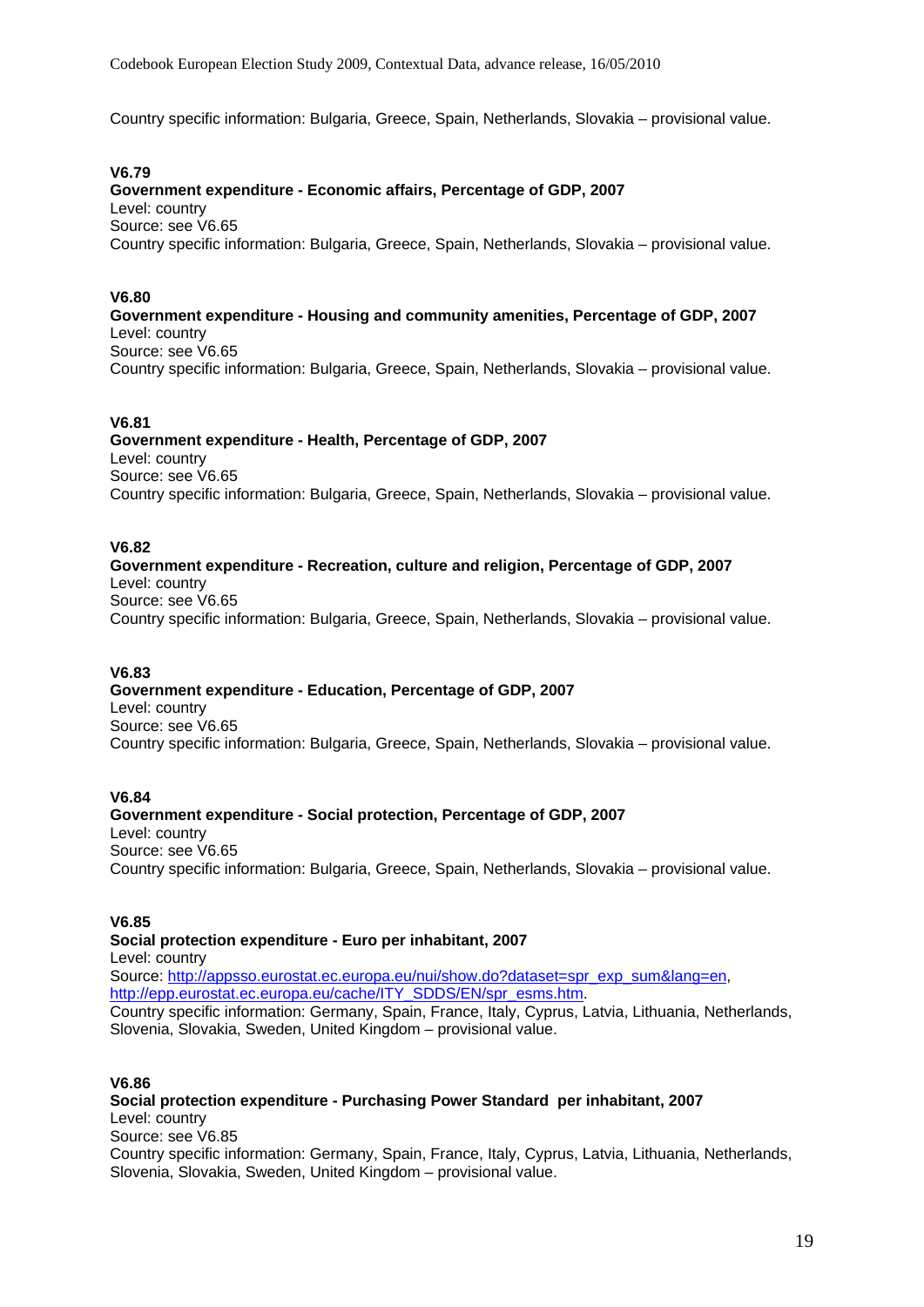# **V6.87**

# **Social protection expenditure - Percentage of GDP, 2007**

Level: country

Source: see V6.85

Country specific information: Germany, Spain, France, Italy, Cyprus, Latvia, Lithuania, Netherlands, Slovenia, Slovakia, Sweden, United Kingdom – provisional value.

#### **V6.88**

## **Total labour market police expenditure - millions of euro, 2007**

Level: country

Source: [http://appsso.eurostat.ec.europa.eu/nui/show.do?dataset=lmp\\_expsumm&lang=en](http://appsso.eurostat.ec.europa.eu/nui/show.do?dataset=lmp_expsumm&lang=en), [http://epp.eurostat.ec.europa.eu/cache/ITY\\_SDDS/EN/lmp\\_esms.htm](http://epp.eurostat.ec.europa.eu/cache/ITY_SDDS/EN/lmp_esms.htm).

Country specific information: Belgium, Denmark, Ireland, Spain, France, Cyprus, Latvia, Luxembourg, Malta, Netherlands, Austria, Poland, Romania, Finland, Sweden – estimated value; Germany, Italy, Slovakia, United Kingdom – Eurostat estimate, Greece – not available.

#### **V6.89**

#### **Total labour market police expenditure - % of GDP, 2007**

Level: country

Source: see v6.88.

Country specific information: Belgium, Denmark, Ireland, Spain, France, Cyprus, Latvia, Luxembourg, Malta, Netherlands, Austria, Poland, Romania, Finland, Sweden – estimated value; Germany, Italy, Slovakia, United Kingdom – Eurostat estimate, Greece – not available.

#### **V6.90**

# **Tax revenue of social security funds as a percentage of total taxation, 2008 (ssfunds1).**

Tax revenue of social security funds as a percentage of total taxation (including revenue of central, state and local government, social security funds and supranational organizations).

Level: country.

Source: Armingeon et al (2010), OECD Revenue Statistics – Comparative tables, Vol. 2009 release 01, available at [http://new.sourceoecd.org](http://new.sourceoecd.org/); Eurostat (government statistics - main national accounts tax aggregates), available at [http://epp.eurostat.ec.europa.eu](http://epp.eurostat.ec.europa.eu/)

Country specific information: Greece, Netherlands, Poland - value for 2007, 2008 data not available. Malta - Eurostat entered n.a. (not available) for the local government tax revenue – local government tax revenue not included in the calculations.

Note: variable was taken from Comparative Political Dataset III (CPD III), in the bracket variable name from CPD III.

# **V6.91**

#### **Tax revenue of social security funds as a percentage of GDP, 2008 (ssfunds2).**

Tax revenue of social security funds as a percentage of GDP.

Level: country.

Source: see V7.26

Country specific information: see V7.26

Note: variable was taken from Comparative Political Dataset III (CPD III), in the bracket variable name from CPD III.

# **V6.92**

#### **Total tax revenue as a percentage of GDP, 2008 (tot\_taxrev).**

Total tax revenue (including total revenue of central, state and local government, social security funds and supranational organizations) as a percentage of GDP. Level: country.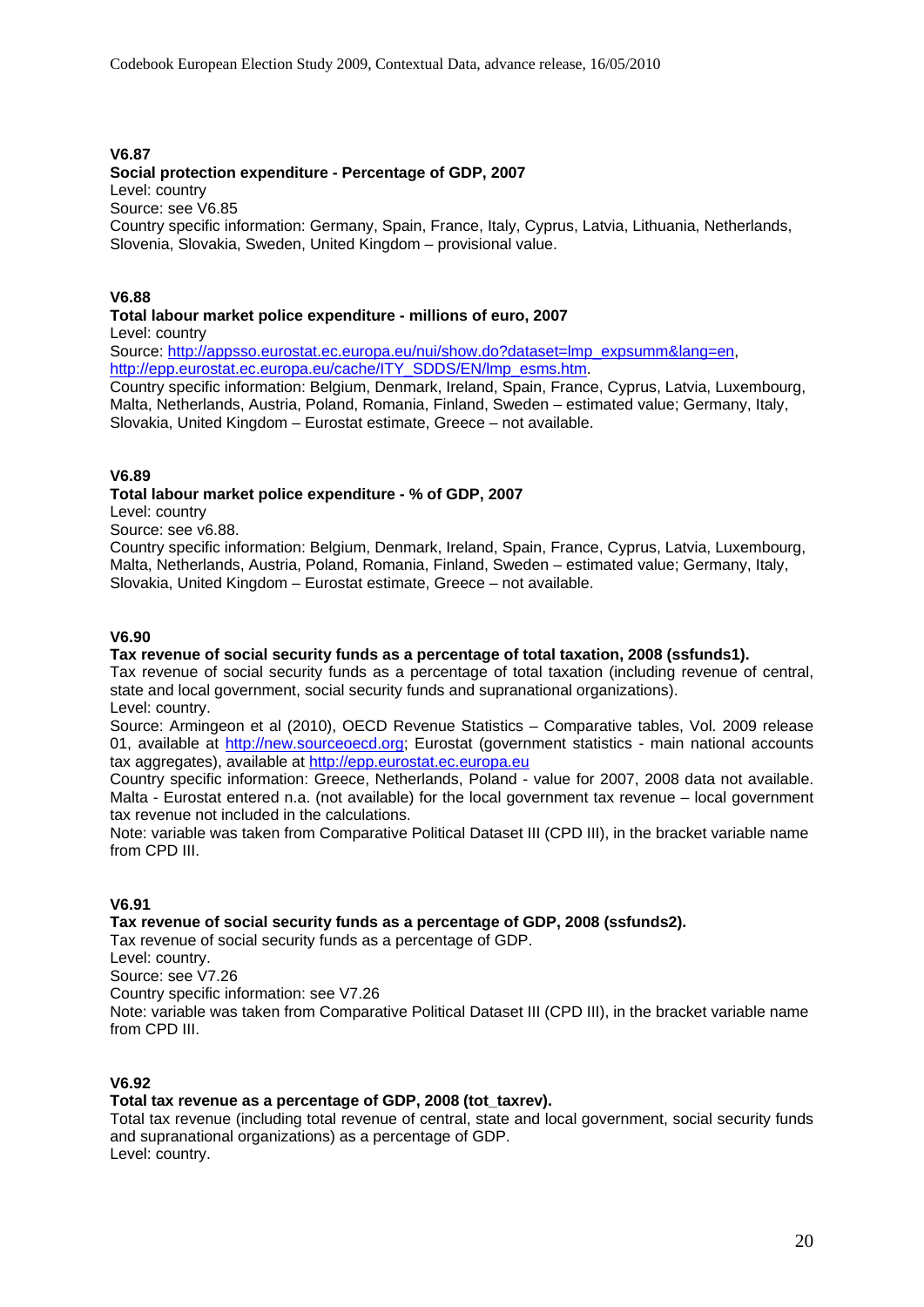Source: Armingeon et al (2010), OECD Revenue Statistics Vol 2009 release 01, available at http://new.sourceoecd.org (Download 2010-01-28). Eurostat (government statistics – main national accounts tax aggregates), available at http://epp.eurostat.ec.europa.eu (Download: 2010-02-01). Country specific information: Netherlands, Poland - value for 2007, 2008 data not available Note: variable was taken from Comparative Political Dataset III (CPD III), in the bracket variable name from CPD III.

# **V7.1**

# **Rae-Index of national electoral fractionalization**

∑ =  $-ele = 1$ m  $i=1$  $rae\_nat-ele = 1 - \sum v_i^2$  , where  $v_i$  is the share of votes for party *i* in national elections and *m* the

number of parties from particular country.

Level: country

Source: Rae (1967); European Journal of Political Re-search (Political Data Yearbook, various issues); Armingeon et al (2010).

# **V7.2**

#### **Rae-Index of European electoral fractionalization**

∑ =  $-ele = 1$ m  $i=1$  $rae\_eu-ele=1-\sum v_i^2$  , where  $v_i$  is the share of votes for party *i* in European Parliament

elections and *m* the number of parties from particular country.

Level: country

Source: Rae (1967); European Journal of Political Re-search (Political Data Yearbook, various issues); Armingeon et al (2010), sources for the EP election results - see Appendix 1.

# **V7.3**

#### **Rae-Index of national legislative fractionalization**

∑ =  $-leg = 1$ m  $i=1$  $rae\_nat-leg = 1 - \sum s_i^2$  , where  $s_i$  is the share of *seats* for party *i* in national legislative body and

*m* the number of parties from particular country. Level: country Source: see V7.1

# **V7.4**

**Rae-Index of European legislative fractionalization** 

∑ =  $-leg = 1$ m  $i=1$  $rae\_eu-leg=1-\sum s_i^2$  , where  $\,s_i$  is the share of *seats* for party *i* in European Parliament and  $m$ 

the number of parties from particular country. Level: country Source: see V7.2

# **V7.5a**

#### **Presence of green parties.**

Green party reached at least 2% votes in last national election (election before European Parliament 2009 election).

Coded:  $0 - no$ ;

 $1 - yes$ .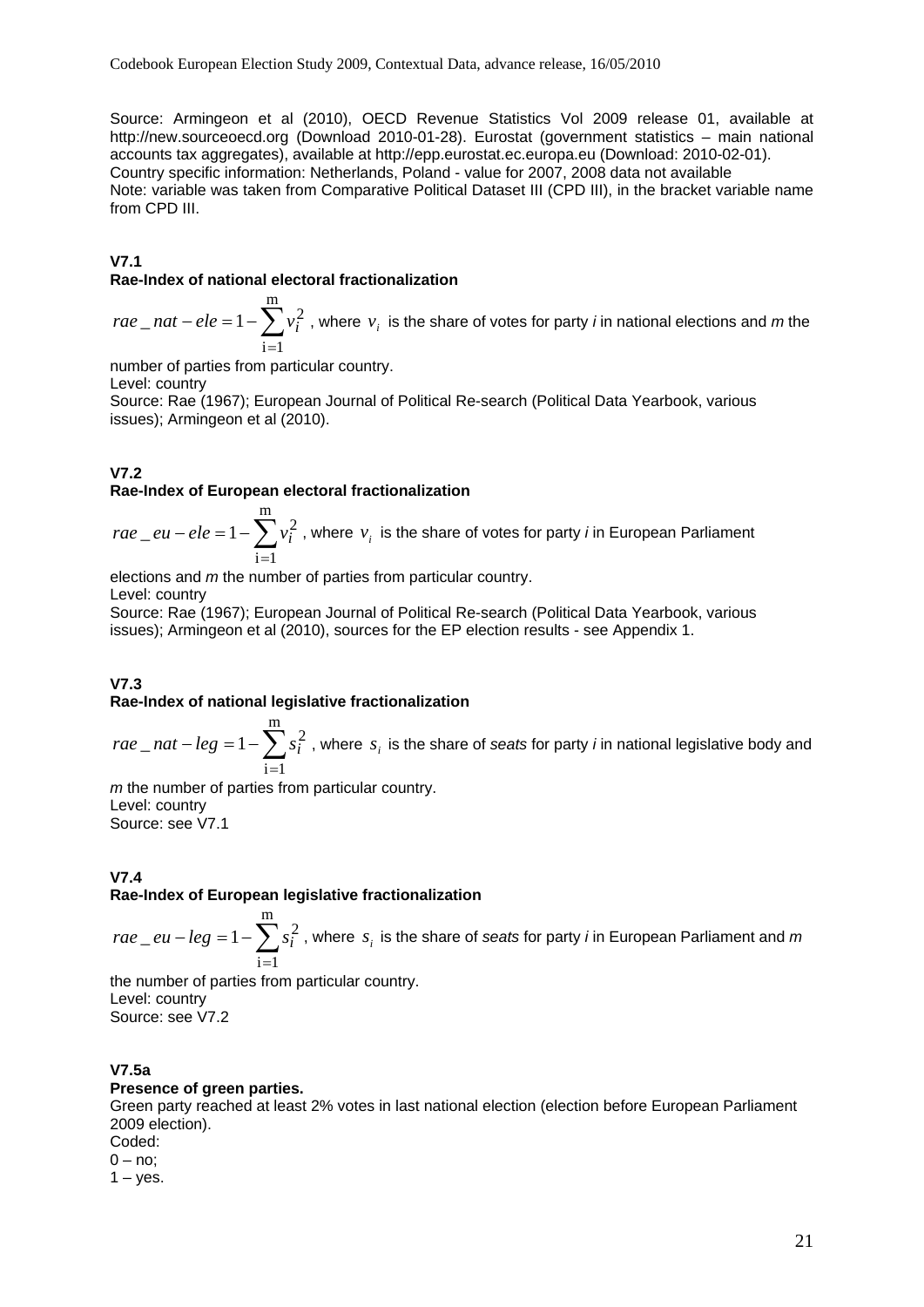Level: country.

Source: European Journal of Political Research (Political Data Yearbook, various issues); Armingeon et al (2010), coding of party family according to  $5<sup>th</sup>$  digit of the PIREDEU party code .

# **V7.5b**

# **Presence of (post-) communist parties**

(Post-) Communist party reached at least 2% votes in last national election (election before European Parliament 2009 election). Coded:

 $0 - no;$  $1 - y$ es. Level: country. Source: see V7.5a.

# **V7.5c**

#### **Presence of social democrats parties**

Social democrat party reached at least 2% votes in last national election (election before European Parliament 2009 election). Coded:  $0 - no$ ;  $1 - y$ es. Level: country.

Source: see V7.5a.

# **V7.5d**

#### **Presence of liberal parties**

Liberal party reached at least 2% votes in last national election (election before European Parliament 2009 election).

Coded:  $0 - no;$  $1 - yes$ . Level: country. Source: see V7.5a.

# **V7.5e**

#### **Presence of christian democrats parties**

Christian democrats party reached at least 2% votes in last national election (election before European Parliament 2009 election).

Coded:  $0 - no;$  $1 - yes$ . Level: country. Source: see V7.5a.

# **V7.5f**

# **Presence of conservative parties**

Conservative party reached at least 2% votes in last national election (election before European Parliament 2009 election). Coded:  $0 - no$ 

 $1 - y$ es. Level: country. Source: see V7.5a.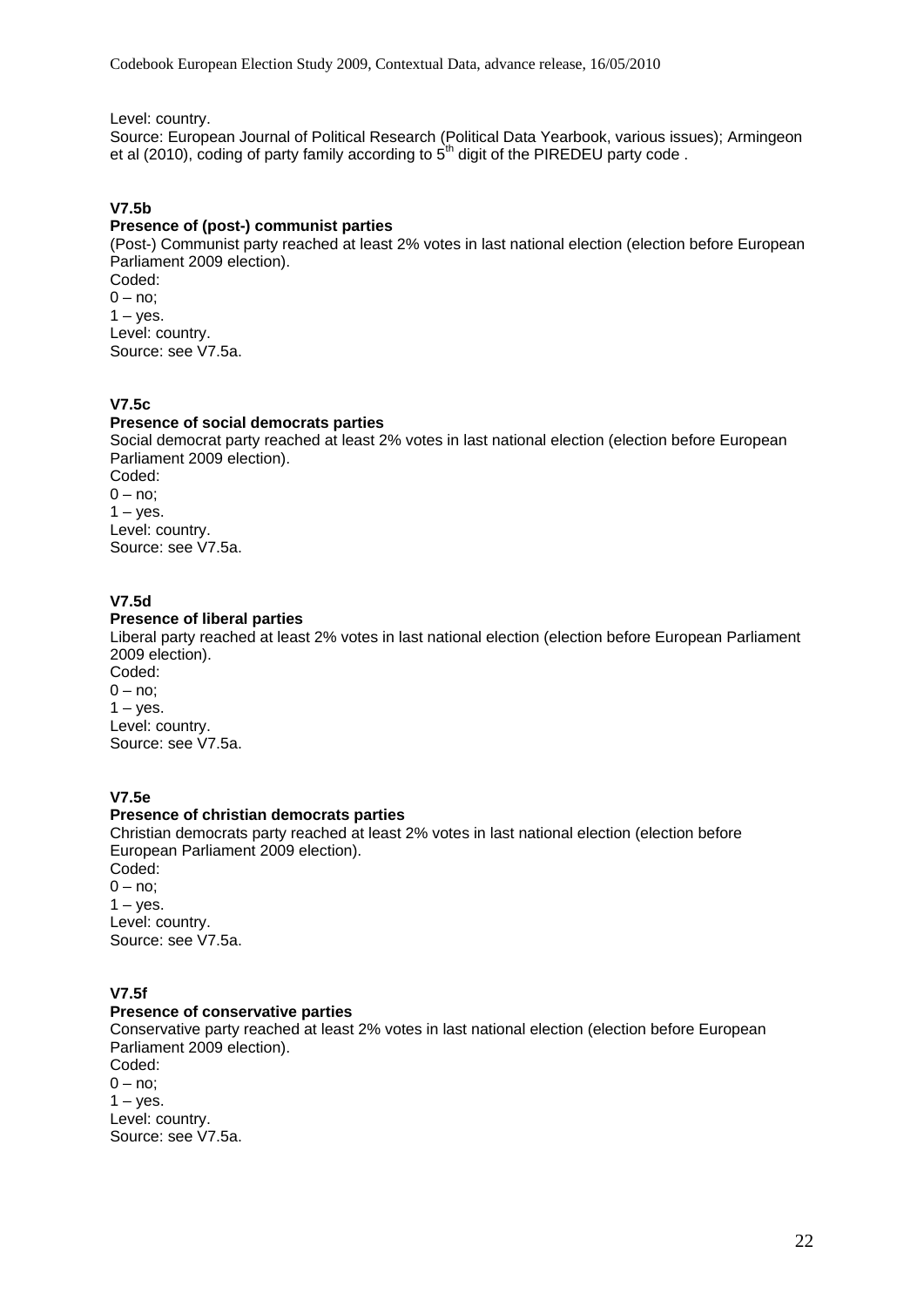Codebook European Election Study 2009, Contextual Data, advance release, 16/05/2010

# **V7.5g**

# **Presence of nationalist parties**

Nationalist party reached at least 2% votes in last national election (election before European Parliament 2009 election). Coded:

 $0 - no$ ;  $1 - \mathrm{ves}$ . Level: country. Source: see V7.5a.

# **V7.5h**

#### **Presence of agrarian parties parties**

Agrarian party reached at least 2% votes in last national election (election before European Parliament 2009 election).

Coded:  $0 - no$  $1 - yes$ . Level: country. Source: see V7.5a.

# **V7.5i**

#### **Presence of regional/ethnic parties**

Regional/ethnic party reached at least 2% votes in last national election (election before European Parliament 2009 election).

Coded:  $0 - no;$  $1 - y$ es. Level: country. Source: see V7.5a.

# **V7.5j**

# **Presence of special interest parties and electoral alliances of diverse origin**

Special interest party or electoral alliance of diverse origin reached at least 2% votes in last national election (election before European Parliament 2009 election).

Coded:  $0 - no$ :  $1 - yes$ . Level: country. Source: see V7.5a.

# **V7.6**

# **National electoral system - proportional vs. plurality, 2008 (lesys).**

Electoral system according to Lijphart (1999).

- Coded:
- 0 simple plurality formula;
- 1 majority-plurality/alternative vote;
- 2 semiproportional formulas;
- 3 list proportional representation;
- 4 mixed member proportional formula;
- 5 single transferable vote.

Level: country.

Source: Armingeon et al (2010), Inter-Parliamentary Union: Parline Database (Download: 25.01.2007), Ismayr (2003), Lijphart (1999), constitutions, electoral laws and European Journal of Political Research, various issues

Note: variable was taken from Comparative Political Dataset III (CPD III), in the bracket variable name from CPD III.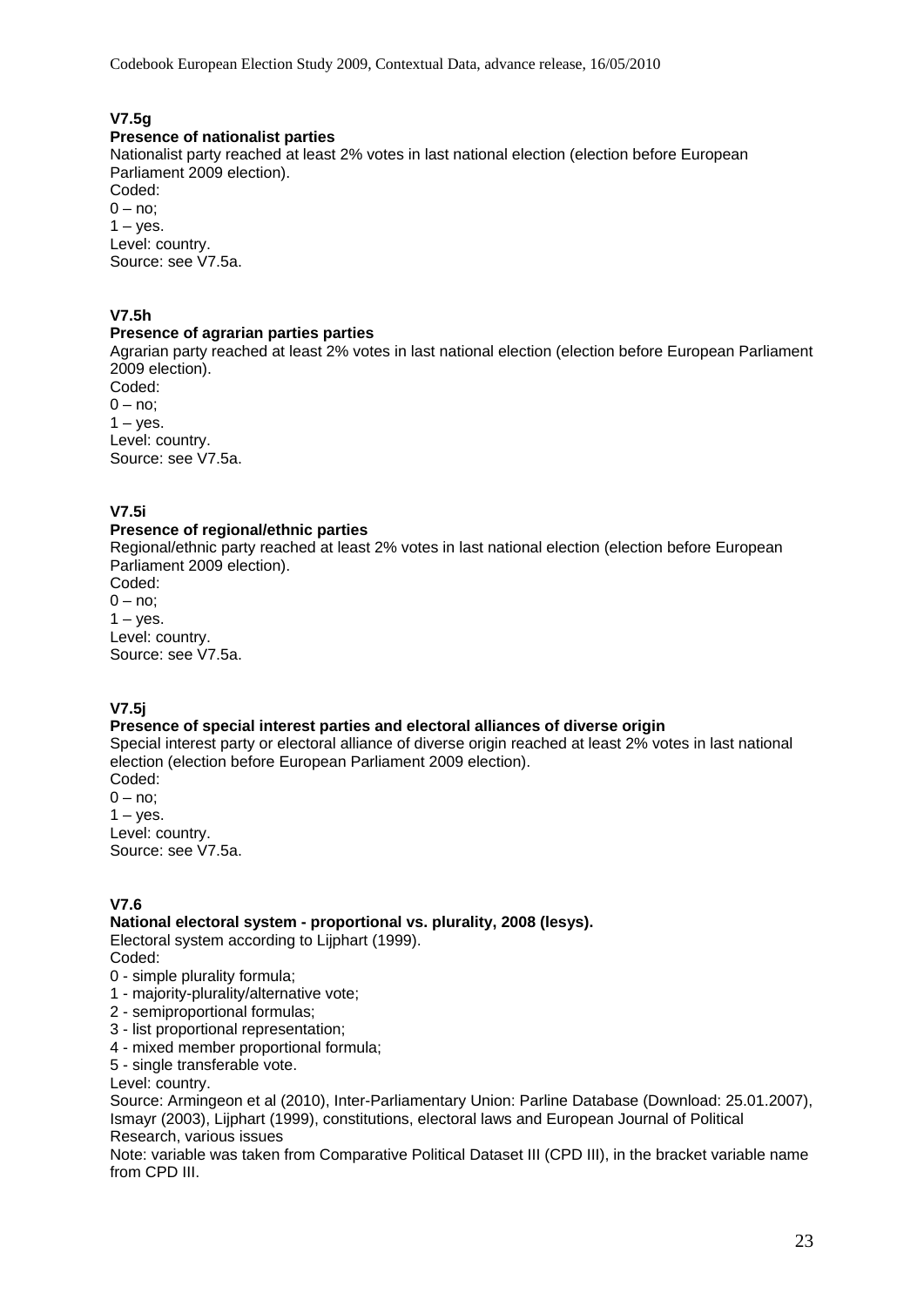# **V7.10**

#### **Presidential system, 2008 (lpol\_sys)**

Executive legislative relations according to Lijphart (1999).

Coded:

- 0 parliamentary system;
- 1 presidential;
- 2 semi-presidential dominated by president;
- 3 semi-presidential dominated by parliament;
- 4 hybrid system.

Level: country.

Source: Armingeon et al (2010), Ismayr (2003 and 2006), Lijphart (1999), Countries constitutions retrieved from International Constitutional Law, http://www.servat.unibe.ch/law/icl/index.html and European Journal of Political Research, various issues.

Note: variable was taken from Comparative Political Dataset III (CPD III), in the bracket variable name from CPD III.

#### **V7.11**

#### **Bicameralism, 2008 (lbic)**

Index of bicameralism according to Lijphart (1999)

Coded:

1 - unicameralism;

2 - weak bicameralism (asymmetrical and con-gruent chambers);

3 - medium strength bicameralism (asymmetrical and in-congruent or symmetrical and congruent);

4 - strong bicameralism (symmetri-cal and incongruent).

Level: country.

Source: Armingeon et al (2010), Ismayr (2003), Lijphart (1999), constitutions and European Journal of Political Research, various issues.

Note: variable was taken from Comparative Political Dataset III (CPD III), in the bracket variable name from CPD III.

#### **Var7.12**

# **Number of referendums in last 10 years, 2009.**

Number of issues decided by referendum, i.e. during one voting occasion citizens were able to express their vote about more than one issue.

Level: country.

**Source**: Centre for Research on Direct Democracy (c2d): [http://www.c2d.ch/;](http://www.c2d.ch/) [http://www.c2d.ch/votes.php?table=votes.](http://www.c2d.ch/votes.php?table=votes)

#### **V7.13**

#### **Presence of judicial review, 2008 (judrev).**

Existence of an independent body which decides whether laws are in conformity with the Constitution. Coded:

 $1 = yes$ ;

 $0 = no$ .

Level: country.

Source: Armingeon et al (2010), Lijphart (1999), Ismayr (2003), Schmidt (2006), constitutions and European Journal of Political Research, various issues.

Note: variable was taken from Comparative Political Dataset III (CPD III), in the bracket variable name from CPD III.

**V7.14 Federalism (fed), 2008.**  Federalism. Coded: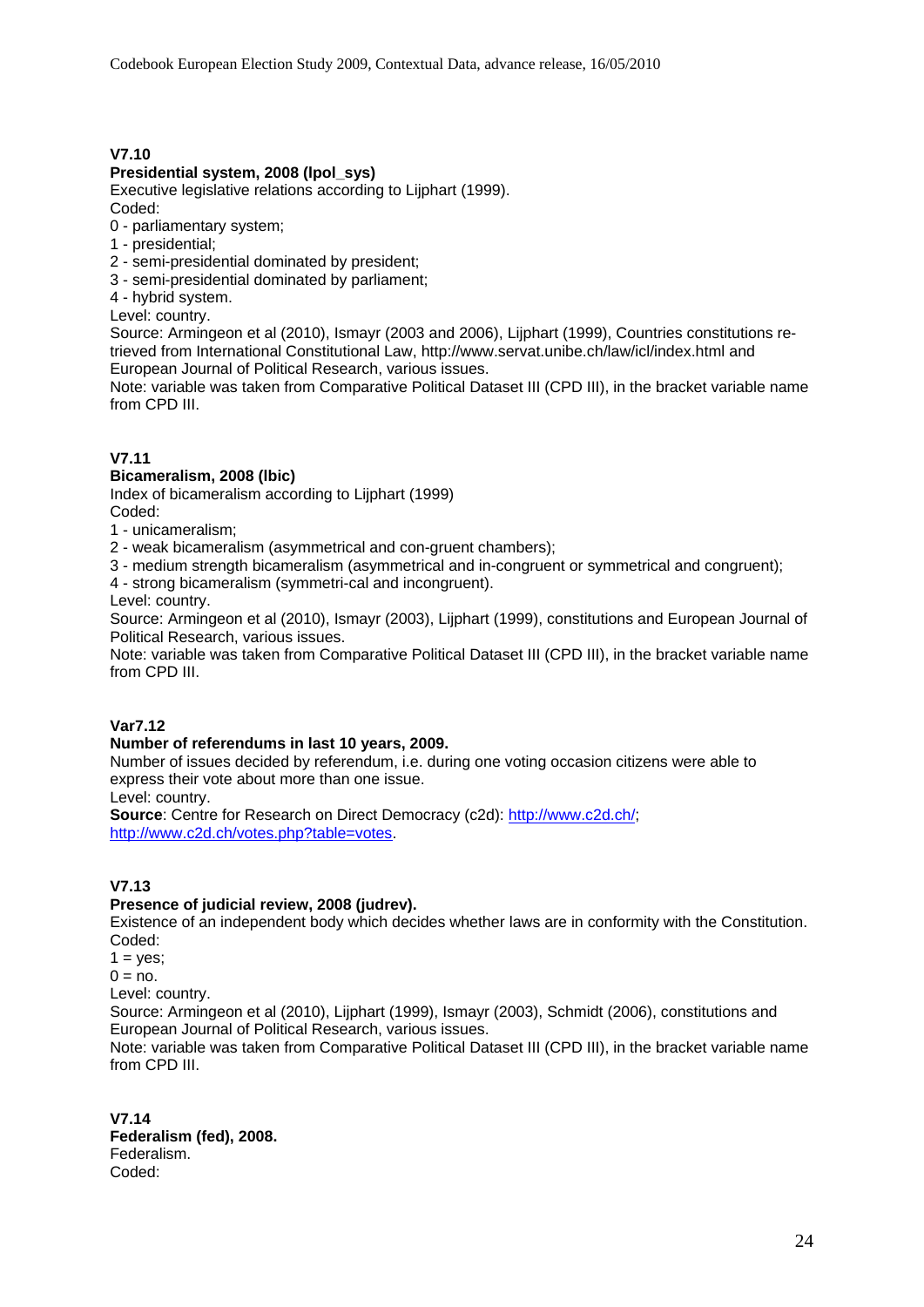$0 = no$ :  $1 = yes$ . Level: country. Source: Armingeon et al (2010), constitutions Note: variable was taken from Comparative Political Dataset III (CPD III), in the bracket variable name from CPD III. Definition of federalism is based on the respective national constitutional definitions.

# **V7.15**

#### **Fiscal decentralization, measured as the tax revenue of state and local gov-ernment as percentage of total taxation, 2008 (fiscdec)**

Fiscal decentralization, measured as the tax revenue of state and local gov-ernment as percentage of total taxation (including the revenue of central, state and local governments, social security funds and supranational organizations).

Level: country.

Source: Armingeon et al (2010), OECD Revenue Statistics – Comparative tables, Vol. 2009 release 01, available at [http://new.sourceoecd.org](http://new.sourceoecd.org/): Eurostat (government statistics - main national accounts tax aggregates), available at [http://epp.eurostat.ec.europa.eu](http://epp.eurostat.ec.europa.eu/)

Country specific information: Greece, Netherlands, Poland - value for 2007, 2008 data not available. Malta - Eurostat entered n.a. (not available) for the local government tax revenue. Since the entries of the central government tax revenue as a percentage of total taxation sum up to 100, a zero (0) was entered for Malta, meaning there is no local gov-ernment tax revenue [Armingeon et al (2010)], Note: variable was taken from Comparative Political Dataset III (CPD III), in the bracket variable name from CPD III.

#### **Var7.16**

#### **Part of Schengen, 2009**

Is the country part of the Schengen area? Coded:  $1 - yes$  $0 - no$ Level: country. Source: Official website of the European Commission, available at [http://europa.eu/legislation\\_summaries/justice\\_freedom\\_security/free\\_movement\\_of\\_persons\\_asylum](http://europa.eu/legislation_summaries/justice_freedom_security/free_movement_of_persons_asylum_immigration/l33020_en.htm) [\\_immigration/l33020\\_en.htm](http://europa.eu/legislation_summaries/justice_freedom_security/free_movement_of_persons_asylum_immigration/l33020_en.htm).

# **Var7.17**

**Part of the Euro-zone, 2009**  Is the country part of the Euro-zone? Coded:  $1 - yes$  $0 - \overline{p}$ Level: country. Source: Official website of the European Commission, available at [http://ec.europa.eu/economy\\_finance/euro/index\\_en.htm](http://ec.europa.eu/economy_finance/euro/index_en.htm)

#### **Var7.18**

#### **Corruption Perception Index, 2009**

Value of the Transparency International Corruption Perception Index Level: country. Source: [http://www.transparency.org/policy\\_research/surveys\\_indices/cpi/2009/cpi\\_2009\\_table](http://www.transparency.org/policy_research/surveys_indices/cpi/2009/cpi_2009_table)

**V7.19** 

**Cabinet composition: right-wing parties as a percentage of total cabinet posts, 2008 (gov\_right1).**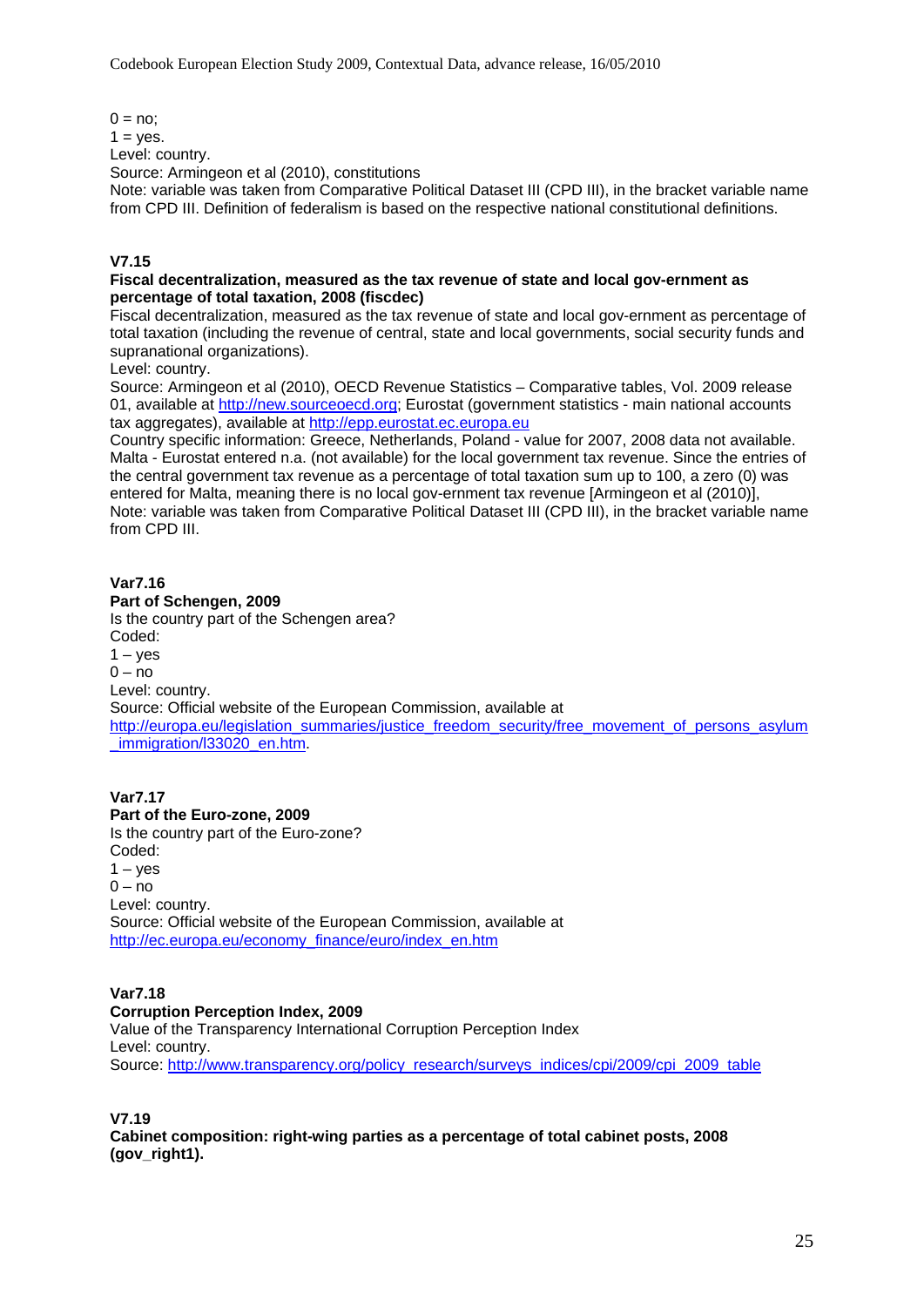Cabinet composition: right-wing parties as a percentage of total cabinet posts, weighted by the number of days the government was in office in a given year.

Level: country.

Source: Armingeon et al (2010).

Note: variable was taken from Comparative Political Dataset III (CPD III), in the bracket variable name from CPD III.

# **V7.20**

# **Cabinet composition: centre parties as a percentage of total cabinet posts, 2008 (gov\_cent1).**

Cabinet composition: centre parties as a percentage of total cabinet posts, weighted by the number of days the government was in office in a given year.

Level: country.

Source: Armingeon et al (2010).

Note: variable was taken from Comparative Political Dataset III (CPD III), in the bracket variable name from CPD III.

# **V7.21**

#### **Cabinet composition: social democratic and other left-wing parties as a per-centage of total cabinet posts, 2008 (gov\_left1).**

Cabinet composition: centre parties as a percentage of total cabinet posts, weighted by the number of days the government was in office in a given year.

Level: country.

Source: Armingeon et al (2010).

Note: variable was taken from Comparative Political Dataset III (CPD III), in the bracket variable name from CPD III.

# **V7.22**

# **Cabinet composition - Schmidt-Index, 2008 (govparty)**

Cabinet composition (Schmidt-Index) based on V7.19, V7.20, V7.21. Coded:

1 - hegemony of right-wing (and centre) parties (gov\_left=0);

2 - dominance of right-wing (and centre) parties (gov\_left<33.3);

3 - balance of power between left and right/centre (33.3<gov\_left<66.6);

4 - dominance of social-democratic and other left par-ties (gov\_left>66.6);

5 - hegemony of social-democratic and other left parties (gov\_left=100).

Level: country.

Source: Armingeon et al (2010), Schmidt (1992).

Note: variable was taken from Comparative Political Dataset III (CPD III), in the bracket variable name from CPD III.

# **V7.23**

# **Type of Government, 2008 (gov\_type)**

Type of Government.

Coded:

- 1 single party majority government;
- 2 minimal winning coalition;
- 3 surplus coalition;
- 4 single party minority gov-ernment;
- 5 multi party minority government;
- 6 caretaker government or non-party government;
- 7 other.

Level: country.

Source: Armingeon et al (2010), Berglund/Ekman/Aarebrot (2004); European Journal of Political Research (Political Data Yearbook, various issues); Woldendorp/Keman/Budge (1998 and 2000); Zarate's Political Collections (ZPC) available at www.terra.es/personal2/monolith (Download: 2006-12- 14).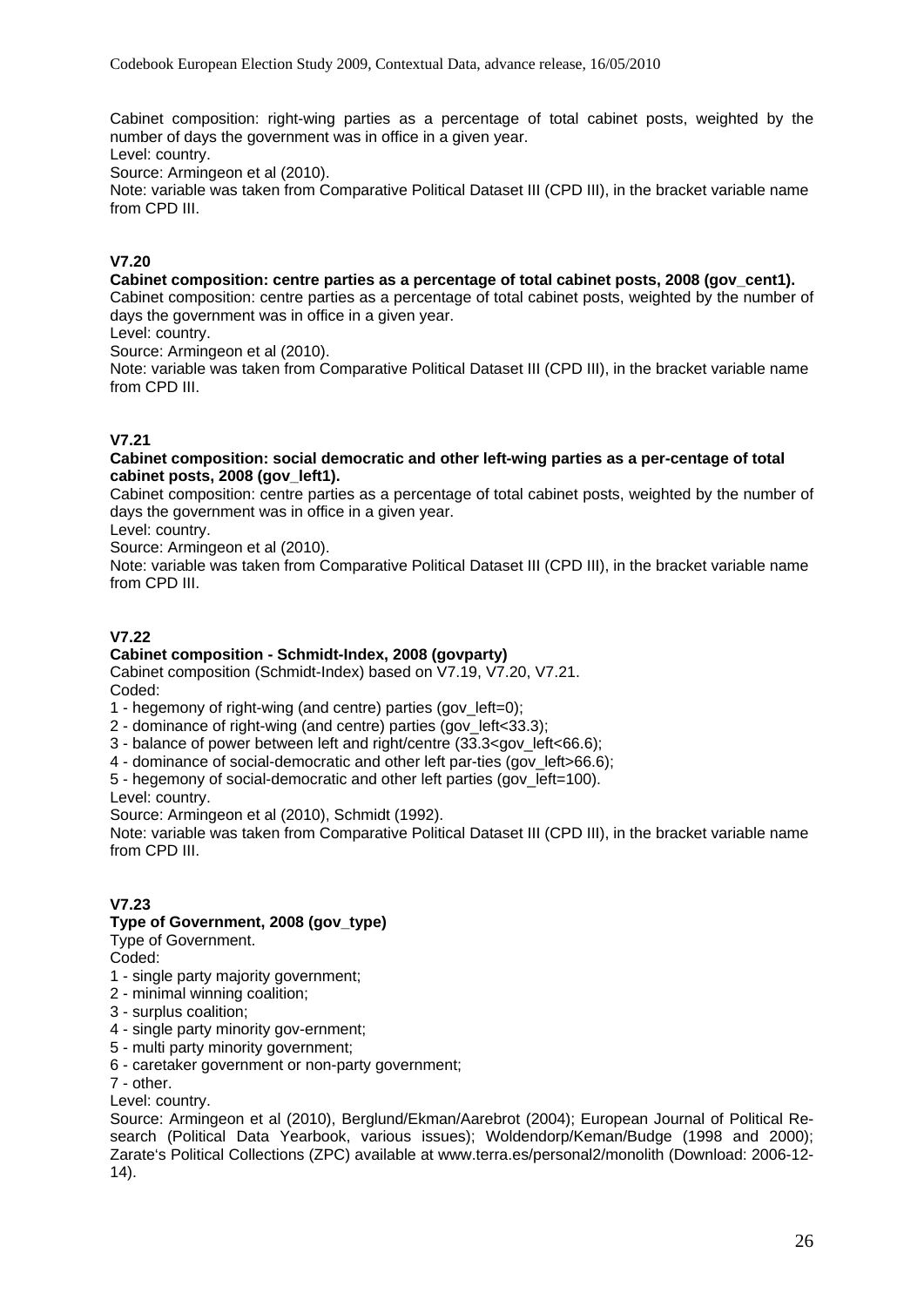Note: variable was taken from Comparative Political Dataset III (CPD III), in the bracket variable name from CPD III.

# **V7.24**

# **Voter turnout in the parliamentary election - lower house, 2008 (vturn)**

Level: country.

Source: Armingeon et al (2010), Bugajski (2002); Election World (www.electionworld.org), Essex Database (www.essex.ac.uk/elections); European Journal of Political Research (Political Data Yearbook, various issues); Keesing's Archive; Parline database (http://www.ipu.org/parline-e/parlinesearch.asp). Note: variable was taken from Comparative Political Dataset III (CPD III), in the bracket variable name from CPD III.

# **V7.25**

# **Percentage of women in parliaments, 2008 (womenpar).**

Percentage of women in parliaments. Entries refer to the composition of the parliament at the end of the corresponding year. In bicameral systems data is taken for the lower house. Level: country.

Source: Armingeon et al (2010), Inter-Parliamentary Union (1995 and 1997); Inter-Parliamentary Union Homepage —Women in National Parliaments, available at [http://www.ipu.org/wmn-e/classif](http://www.ipu.org/wmn-e/classif-arc.htm)[arc.htm](http://www.ipu.org/wmn-e/classif-arc.htm) (Download: 2010-01-27)

Note: variable was taken from Comparative Political Dataset III (CPD III), in the bracket variable name from CPD III.

# **V7.26**

#### **Required referendum, 2008 (req\_ref).**

Required referendum (also called obligatory or mandatory referendum) - existence of a mechanism, where specific amendments of the Constitution or a law need to be submitted to the people automatically. The amendments will only come into force in the case the people accepted the presented proposals - according to Hug and Tsebelis (2002).

Coded:

1 - yes;

 $0 - \text{no}$ .

Level: country.

Source: Armingeon et al (2010), Butler and Ranney (1994), Hug and Tsebelis (2002), LeDuc (2003), Research Center on Direct Democracy, University of Zurich (www.c2d.ch, Download: 2007-02-16), Schmidt (2006), constitutions.

Note: variable was taken from Comparative Political Dataset III (CPD III), in the bracket variable name from CPD III.

#### **V7.27**

#### **Veto-player referendum, 2008 (vp\_ref).**

Veto-player referendum represents the first category of non-required refer-enda according to Hug and Tsebelis (2002). An existing veto-player (e.g. President, majority in Parliament) can submit to the people a given issue, which was set before, for example in form of a law, from an existing veto-player. Coded:

 $1 - yes$ ;

 $0 - no$ .

Level: country.

Source: see V7.29.

Note: variable was taken from Comparative Political Dataset III (CPD III), in the bracket variable name from CPD III.

#### **V7.28**

**Popular veto, 2008 (pop\_veto).**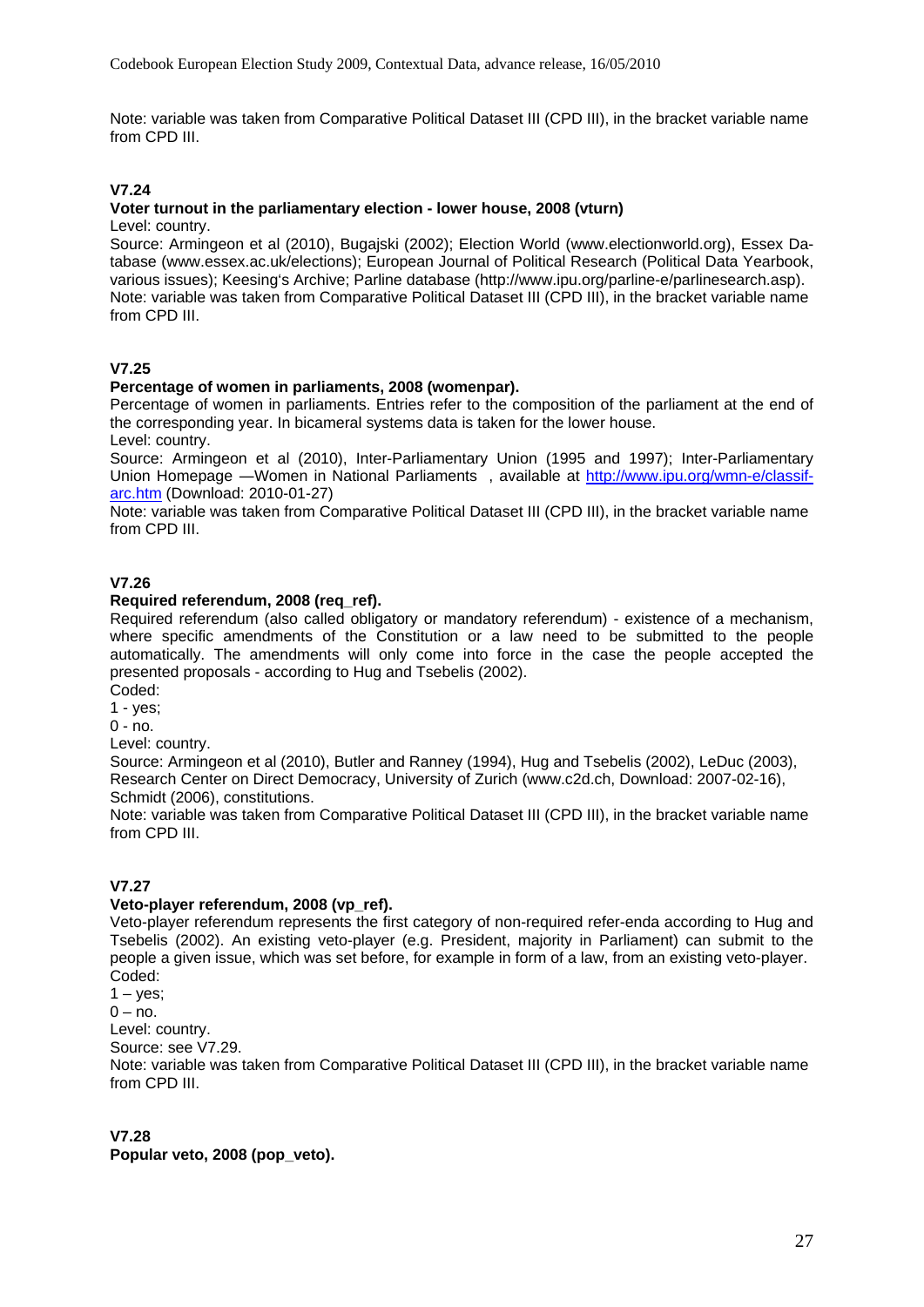Popular veto as the second category of non-required referenda according to Hug and Tsebelis (2002). The referendum issue (set by an existing veto player) is triggered by a non-existing veto-player. Nonexisting veto-players are, for example, a group of citizens or a parliamentary minority. Coded:

 $1 - yes;$  $0 - no.$ Level: country. Source: see V7.29.

Note: variable was taken from Comparative Political Dataset III (CPD III), in the bracket variable name from CPD III.

# **V7.29**

# **Popular initiative (pop\_init).**

Popular initiative as the third and last category of non-required referenda ac-cording to Hug and Tsebelis (2002). A given number of electors (non-existing veto-players) have the right to bring in an initiative, which afterwards has to be submitted to the people.

Coded:

 $1 - \text{ves}$ ;

 $0 - no$ .

Level: country.

Source: see V7.29.

Note: variable was taken from Comparative Political Dataset III (CPD III), in the bracket variable name from CPD III.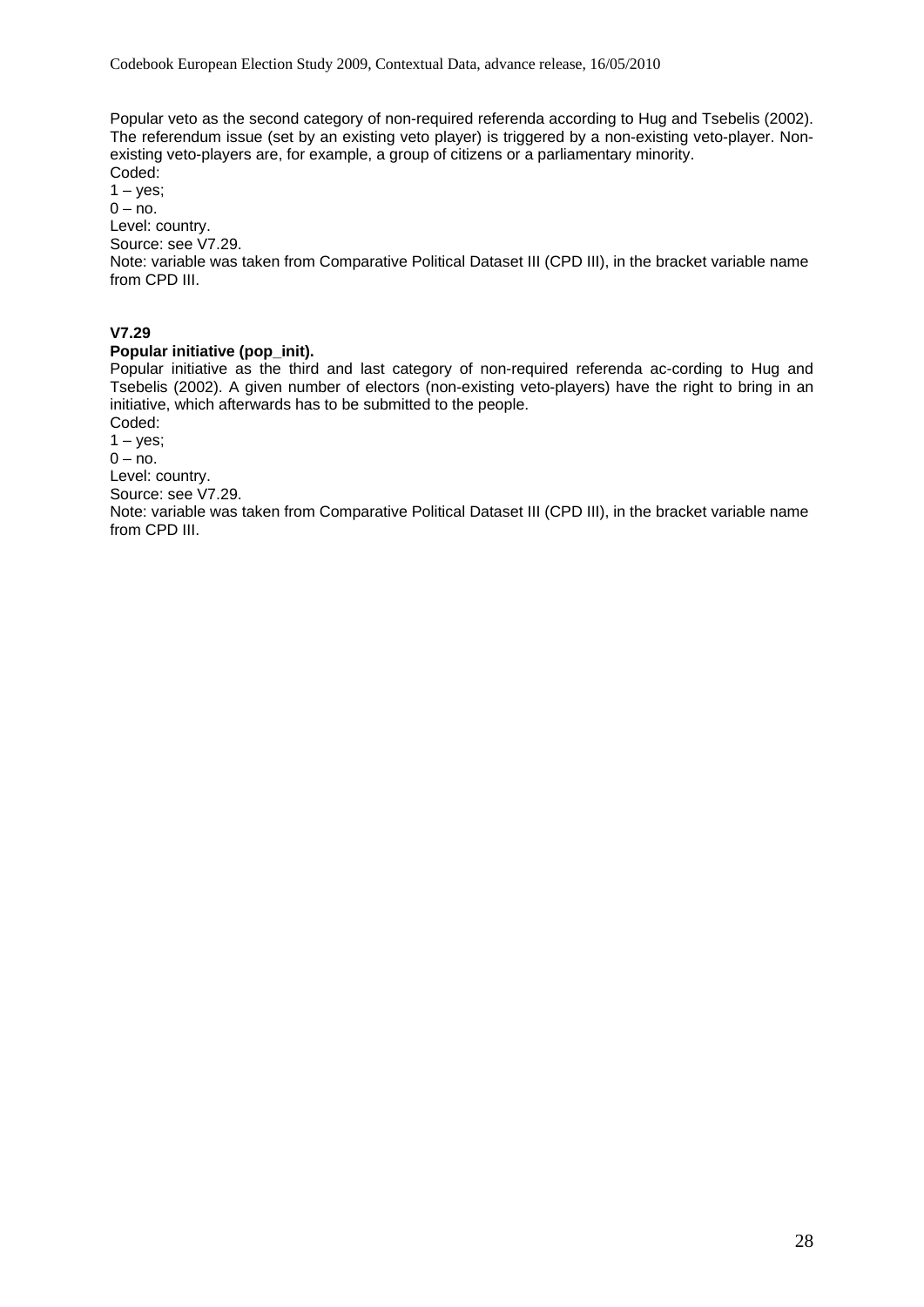Codebook European Election Study 2009, Contextual Data, advance release, 16/05/2010

#### **Appendix 1.**

**Sources for results of the 2009 European Parliamentary Elections.** 

Austria:

[http://www.bmi.gv.at/cms/BMI\\_wahlen/europawahl/2009/start.aspx.](http://www.bmi.gv.at/cms/BMI_wahlen/europawahl/2009/start.aspx) 23 July 2009.

Belgium:

[http://elections2009.belgium.be/fr/eur/results/results\\_tab\\_EUR00000.html.](http://elections2009.belgium.be/fr/eur/results/results_tab_EUR00000.html) 20 July 2009.

Bulgaria:

[http://rezultati.cikep2009.eu/results/rik\\_00.html. 20 November 2009.](http://rezultati.cikep2009.eu/results/rik_00.html.%2020%20November%202009) 20 November 2009.

Cyprus:

<http://www.kyproekloges.com/>8 February 2010.

#### Czech Republic:

<http://www.volby.cz/pls/ep2009/ep11?xjazyk=EN>. 20 November 2009.

#### Denmark:

[http://www.dst.dk/valg/Valg1191212/valgopg/valgopgHL.htm.](http://www.dst.dk/valg/Valg1191212/valgopg/valgopgHL.htm) 9 February 2010.

Estonia:

<http://www.vvk.ee/ep09/> 20 November 2009.

Finland:

[http://192.49.229.35/EP2009/e/tulos/tulos\\_kokomaa.html](http://192.49.229.35/EP2009/e/tulos/tulos_kokomaa.html) 21 November 2009.

France:

[http://www.interieur.gouv.fr/sections/a\\_votre\\_service/resultats-elections/ER2009/FE.html](http://www.interieur.gouv.fr/sections/a_votre_service/resultats-elections/ER2009/FE.html). 10 February 2010.

[http://www.france-politique.fr/elections-europeennes-2009.htm.](http://www.france-politique.fr/elections-europeennes-2009.htm) 10 February 2010.

Germany:

[http://www.bundeswahlleiter.de/en/europawahlen/EU\\_BUND\\_09/ergebnisse/bundesergebnisse/.](http://www.bundeswahlleiter.de/en/europawahlen/EU_BUND_09/ergebnisse/bundesergebnisse/) 10 February 2010.

Greece:

[http://ekloges-prev.singularlogic.eu/e2009/pages/index.html?lang=en.](http://ekloges-prev.singularlogic.eu/e2009/pages/index.html?lang=en) 15 January 2010.

Hungary:

[http://www.valasztas.hu/en/ep2009/291/291\\_0\\_index.html](http://www.valasztas.hu/en/ep2009/291/291_0_index.html). 15 January 2010.

Ireland

[http://www.europarl.ie/about\\_europeanelections\\_results2009.html.](http://www.europarl.ie/about_europeanelections_results2009.html) 20 January 2010.

Italy:

<http://europee.interno.it/ET0.htm>. 14 December 2009.

Latvia:

http://www.cvk.lv/cqi-bin/wdbcqiw/base/eiro9.veles9\_rezultati.sak. 17 December 2009.

#### Lithuania:

[http://www.vrk.lt/2009\\_ep\\_rinkimai/output\\_lt/rezultatai\\_daugiamand\\_apygardose/rezultatai\\_daugiama](http://www.vrk.lt/2009_ep_rinkimai/output_lt/rezultatai_daugiamand_apygardose/rezultatai_daugiamand_apygardose1turas.html) [nd\\_apygardose1turas.html](http://www.vrk.lt/2009_ep_rinkimai/output_lt/rezultatai_daugiamand_apygardose/rezultatai_daugiamand_apygardose1turas.html). 21 December 2009.

Luxembourg:

[http://www.elections.public.lu/fr/elections](http://www.elections.public.lu/fr/elections-europeennes/2009/resultats/circonscriptions/unique/index.html)[europeennes/2009/resultats/circonscriptions/unique/index.html](http://www.elections.public.lu/fr/elections-europeennes/2009/resultats/circonscriptions/unique/index.html) 9 Luly 2009.

Malta: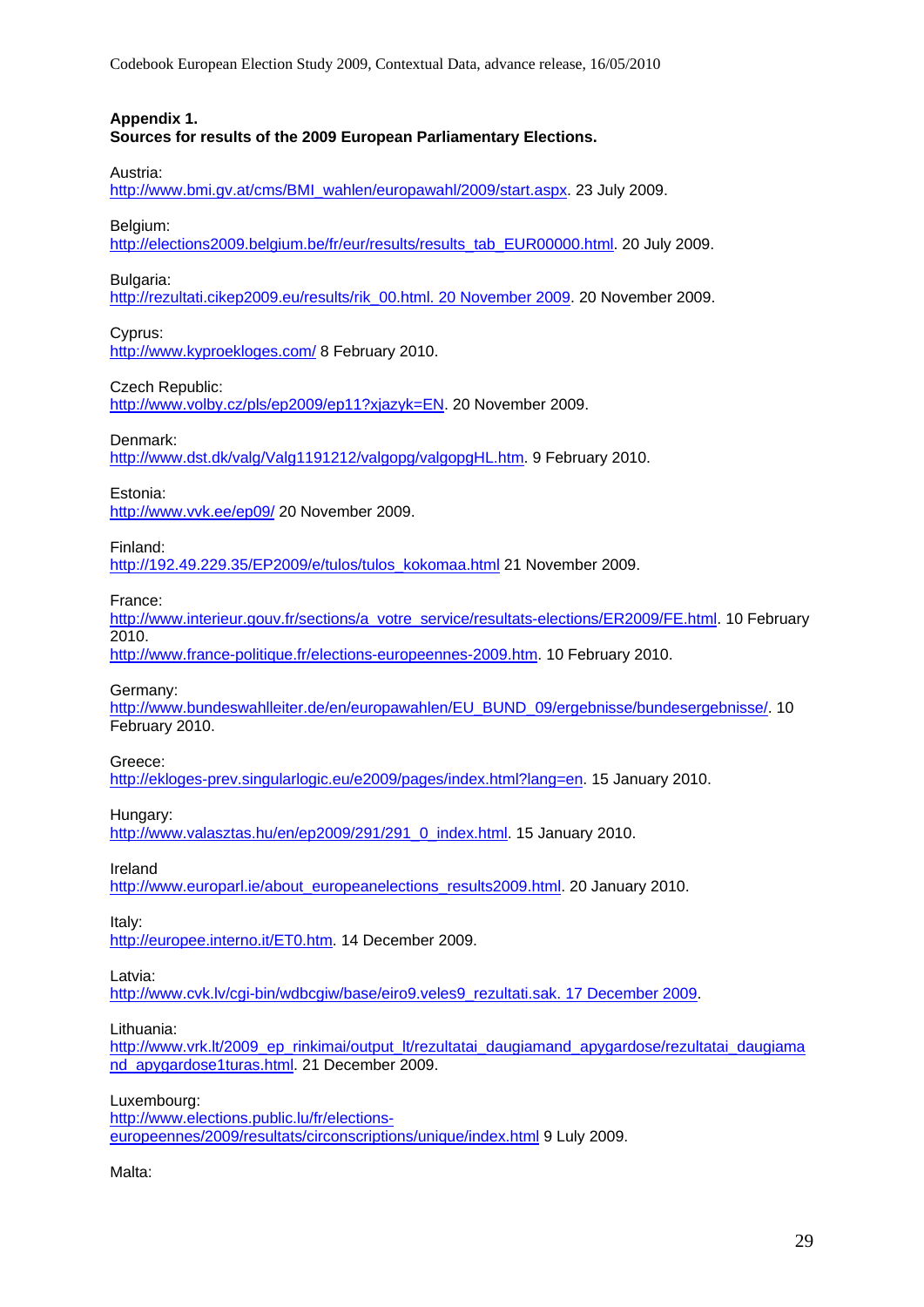[http://www.doi.gov.mt/EN/elections/2009/EU\\_Parlelections/eu\\_parl1.asp.](http://www.doi.gov.mt/EN/elections/2009/EU_Parlelections/eu_parl1.asp) 1 December 2009.

#### Netherlands:

[http://www.kiesraad.nl/nl/Overige\\_Content/Bestanden/pdf\\_thema/Kerngegevens\\_2009.pdf](http://www.kiesraad.nl/nl/Overige_Content/Bestanden/pdf_thema/Kerngegevens_2009.pdf). 2 December 2009.

#### Poland:

<http://pe2009.pkw.gov.pl/PUE/PL/WYN/M/index.htm>. 16 November 2009.

#### Portugal:

<http://www.eleicoes.mj.pt/europeias2009/>. 7 December 2009.

Romania:

[http://www.bec2009pe.ro/Documente%20PDF/Rezultate/Rezultate%20finale/Proces%20verbal%20ce](http://www.bec2009pe.ro/Documente%20PDF/Rezultate/Rezultate%20finale/Proces%20verbal%20centralizare%20voturi.pdf) [ntralizare%20voturi.pdf](http://www.bec2009pe.ro/Documente%20PDF/Rezultate/Rezultate%20finale/Proces%20verbal%20centralizare%20voturi.pdf) 14 December 2009.

Slovakia:

[http://portal.statistics.sk/volbyep2009/menu/indexV.jsp?lang=en.](http://portal.statistics.sk/volbyep2009/menu/indexV.jsp?lang=en) 16 December 2009.

Slovenia:

<http://volitve.gov.si/ep2009/> 15 September 2009.

Spain:

[http://www.boe.es/boe/dias/2009/06/24/pdfs/BOE-A-2009-10476.pdf.](http://www.boe.es/boe/dias/2009/06/24/pdfs/BOE-A-2009-10476.pdf) 17 November 2009.

Sweden:

[http://www.val.se/val/ep2009/slutresultat/rike/index.html.](http://www.val.se/val/ep2009/slutresultat/rike/index.html) 24 November 2009.

United Kingdom:

<http://www.europarl.org.uk/section/european-elections/results-2009-european-elections-uk> 18 November 2009.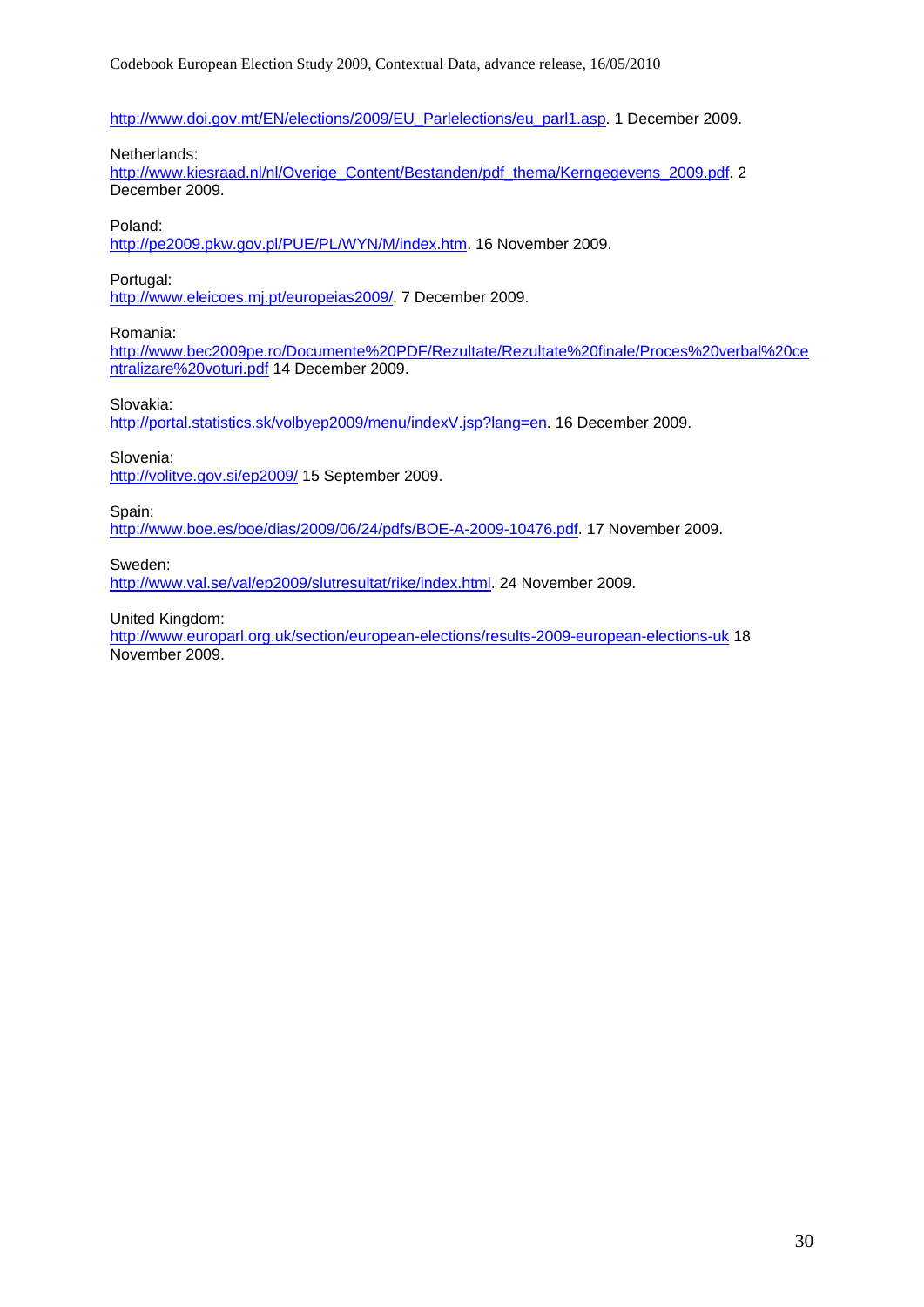Codebook European Election Study 2009, Contextual Data, advance release, 16/05/2010

#### **References**

Armingeon Klaus, Romana Careja, Sarah Engler, Panajotis Potolidis, Marlène Gerber and Philipp Leimgruber. Comparative Political Data Set III 1990-2008, Institute of Political Science, University of Berne 2010.

Berglund, Sten, Joakim Ekman and Franck H. Aarebrot. *The Handbook of Political Change in Eastern Europe*. 2/e. Cheltenham, UK: Edward Elgar, 2004.

Bugajski, Janusz. *Political Parties of Eastern Europe. A Guide to Politics in the Post-Communist Era*. London: M.E. Sharpe, 2002.

Butler, David and Austin Ranney (eds.). *Referendums around the World*. Washington, D.C: The AEI Press, 1994.

Centre for Research on Direct Democracy (c2d), Zentrum für Demokratie Aarau ZDA: <http://www.c2d.ch/>6 May 2010.

Essex Database, [www.essex.ac.uk/elections.](http://www.essex.ac.uk/elections) 15 December 2009.

EUROPA - European Commission. [http://ec.europa.eu/economy\\_finance/euro/index\\_en.htm.](http://ec.europa.eu/economy_finance/euro/index_en.htm) 5 May 2010

EUROPA - portal site of the European Union.

[http://europa.eu/legislation\\_summaries/justice\\_freedom\\_security/free\\_movement\\_of\\_persons\\_asylum](http://europa.eu/legislation_summaries/justice_freedom_security/free_movement_of_persons_asylum_immigration/l33020_en.htm) immigration/l33020\_en.htm. 5 May 2010.

European Journal of Political Research. Political Data Yearbook, various issues.

Eurostat, [http://epp.eurostat.ec.europa.eu](http://epp.eurostat.ec.europa.eu/) 28 January 2010.

Gallagher, M. 1991. *Proportionality, Disproportionality and Electoral Systems. Electoral Studies* 10:33- 51.

Hug and Tsebelis. "Veto Players and Referendums Around the World*."* In *Journal of Theoret-ical Politics* 14 (4) October, 2002.

Inter-Parliamentary Union: Parline Database http://www.ipu.org/parline/ (Download: 25.01.2007),

International Constitutional Law,<http://www.servat.unibe.ch/law/icl/> 10 February 2010.

Ismayr, Wolfgang (ed.). *Die politischen Systeme Westeuropas*. 3. Auflage. Opladen: Leske und Budrich, 2003.

Ismayr, Wolfgang (ed.). *Die politischen Systeme Osteuropas*. 2., aktualisierte Auflage. Opla-den: Leske und Budrich, 2006.

Keesing's Archive, [www.keesings.com.](http://www.keesings.com/) 20 November 2009.

LeDuc, Lawrence. The Politics of Direct Democracy : referendeums in global perspective. Broadview Press, Ltd., 2003*.* 

Lijphart, Arend. *Patterns of Democracy*. Government Forms and Performance in Thirty-Six Countries. New Haven: Yale University Press, 1999.

OECD Revenue Statistics Vol 2009 release 01, at [http://new.sourceoecd.org](http://new.sourceoecd.org/) 28 January 2010.

Rae, Douglas (1967) *The Political Consequences of Electoral Laws.* New Haven, CT: Yale University Press.